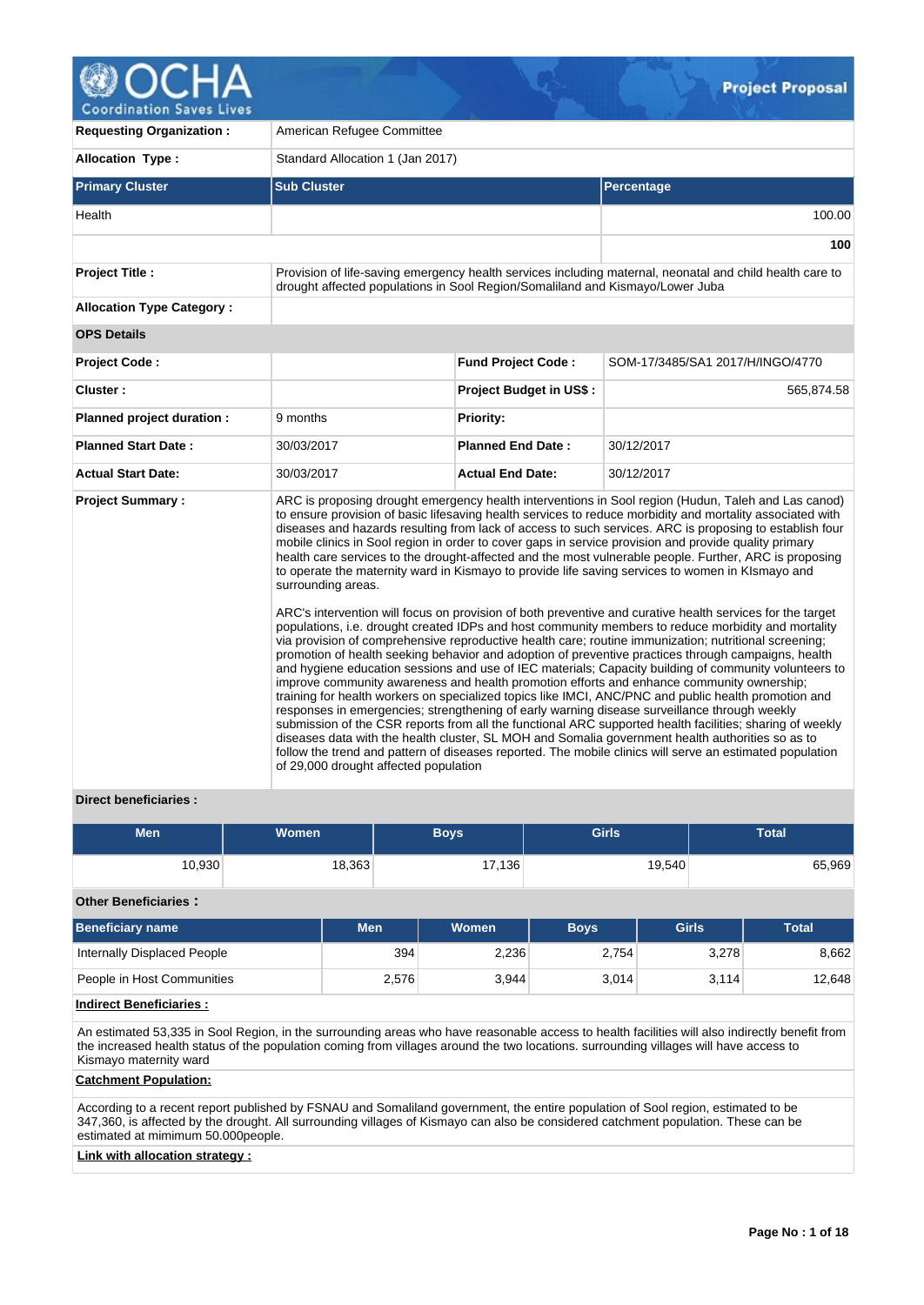The proposed project directly contributes to Cluster Objectives 1) Improved access to essential life-saving health services (quality primary and secondary health care) for crisis-affected populations aimed at reducing avoidable morbidity and mortality, and 2) To contribute to the reduction of maternal and child morbidity and mortality. The Proposed project addresses humanitarian needs by providing life-saving and life-sustaining assistance to the vulnerable population affected by drought in Sool regions.

# **Sub-Grants to Implementing Partners :**

| <b>Partner Name</b>                                   | <b>Partner Type</b> | <b>Budget in US\$</b> |
|-------------------------------------------------------|---------------------|-----------------------|
|                                                       |                     |                       |
| Other funding secured for the same project (to date): |                     |                       |

| <b>Other Funding Source</b> | Other Funding Amount |
|-----------------------------|----------------------|
|                             |                      |

# **Organization focal point :**

| <b>Name</b>      | Title <sup>1</sup>    | Email                  | <b>Phone</b>    |
|------------------|-----------------------|------------------------|-----------------|
| Rebekka Bernholt | Senior Grants Manager | rebekkab@arcrelief.org | +254 717 163782 |

### **BACKGROUND**

# **1. Humanitarian context analysis**

The health sector in Somalia remains critically challenged to provide even basic services - in terms of facilities, personnel, and supplies - to the population. Critical health indicators continue to be among the worst in the world. For example, the under 5 mortality rate is 137 per 1,000 live births and the maternal mortality ratio is 732 per 100,000 live births. The Health Cluster estimates that approximately 3.3 million people need access to emergency health care.

The Somaliland government declared an emergency in November 2016, in what is described as the most severe drought in the history of Somaliland, affecting over 1.5 million people as a result of three back-to-back years (2014-2016) of failed rains. The President cites the latest seasonal assessment published by the Food Security and Nutrition Analysis Unit (FSNAU) and the Famine Early Warning Systems Network (FEWSNET) , more than one million people in Somaliland (or 31% of the population) will be in need of some form of humanitarian assistance until the end of 2016. This includes approximately 248,000 people who face acute food insecurity, or are in "Crisis" (IPC Phase 3) and "Emergency" (IPC Phase 4), and approximately 826,000 who are at risk of slipping into acute food insecurity if they do not receive assistance. The poor performance of the Karan (August - September) rains and poor performance of the Deyr rains in October with poor prospects for the remainder of the season signal that a longer and deeper crisis will persist The assessment went on to indicate that acute malnutrition has worsened.

Sool region is among the most affected regions throughout Somalia, due to the pastoralist livelihood dominance and land locked geoposition.The population in the region heavy rely on rains, which has been reported being below the normal average in the last four seasons (2 years), this haS damaged or placed pressure on the limited existing water facilities which consequently lead both human diseases, threatening malnutrition rates and undue animal lost. Latest humanitarian assessment report by FSNAU (Feb 3rd 2017) predicted that up to 60% of the population in the region will be in need of humanitarian assistance and more than half of these population will be in crisis (IPC3) and emergency (IPC 4) situation. Moreover, OCHA appeal in February 2017 warned the higher likelihood of farming out break if urgent humanitarian assistance not extended urgently.

Severe impact of the droughts in the region has been escalated by the poor condition of the health and water infrastructures of region resulting from recurrent administrative and intra-clan conflicts in the region which had imposed logistical and technical challenges of prior interventions until very recent. Inter agency drought assessment led bay NERAD (Somaliand disaster preparedness and response agency) and facilitated by OCHA in November 2016, highlighted 46% of the residents in the region has difficulty or no access to health facility.

The potential health impacts brought on by prolonged drought can be devastating, particularly in a context with limited resilience. One of the most pressing issues brought about by drought is food insecurity and the acute malnutrition that often results. Addressing malnutrition, however, is not enough. The malnutrition-infection cycle - in which infection with a pathogen reduces nutritional status and poor nutritional status reduces an individual's ability to fight off pathogens – must be broken via robust primary healthcare interventions and disease surveillance, together with targeted nutrition

### **2. Needs assessment**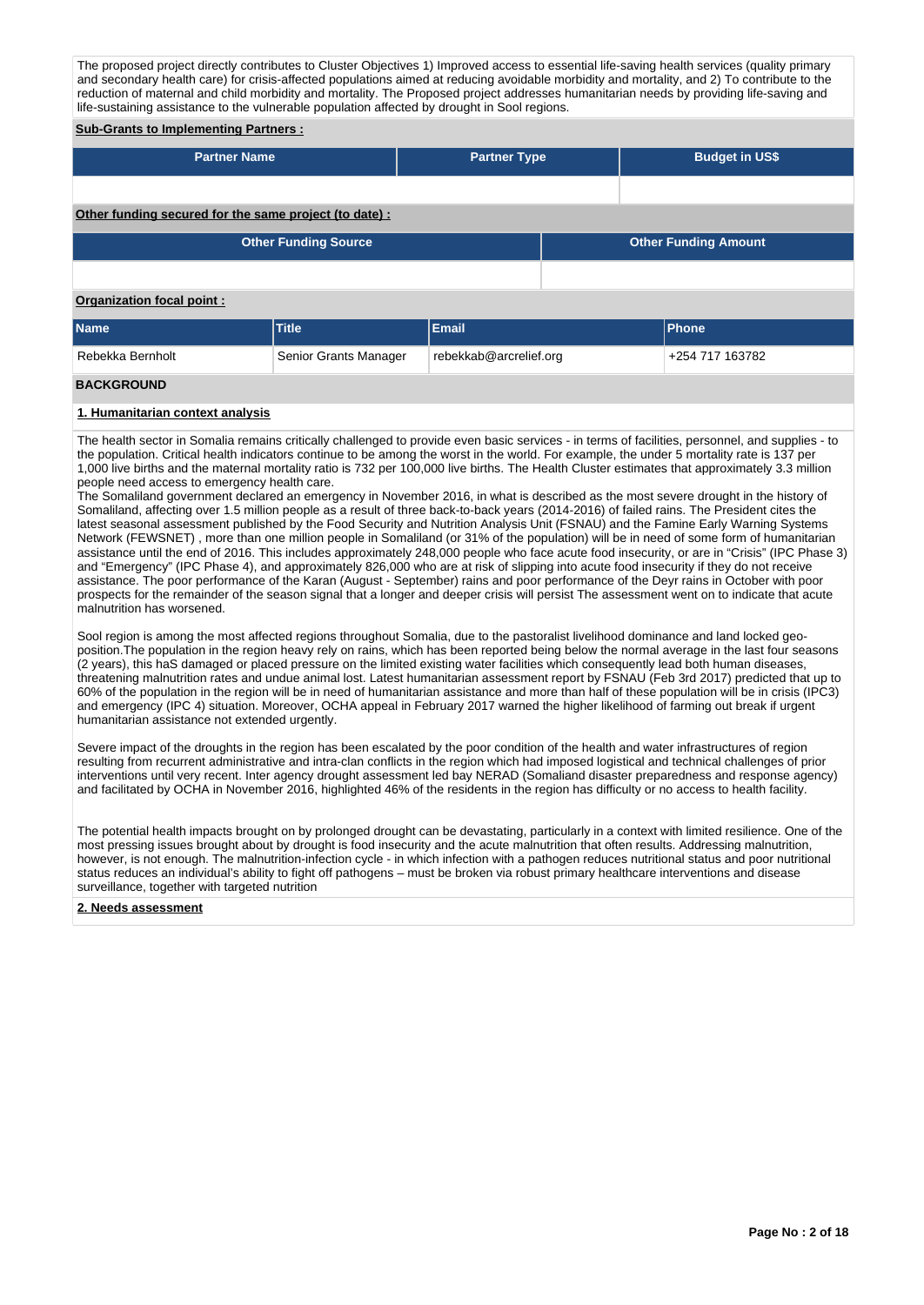UNICEF reports that the child and maternal mortality rates for Somalia are amongst the highest in the world; one out of every ten Somali children dies before seeing their first birthday. It is believed that the leading causes of infant and child mortality are pneumonia (24%), diarrhea (19%), measles (12%), and neonatal disorders (17%). One out of every 12 women dies due to pregnancy-related causes, and access to maternal services is low with only 9% of births being attended by a skilled birth attendant. According to the (June-October 2016) FSNAU report, the food-related morbidity rate rose to 68% for IDPs.

Somalia is currently experiencing worsening drought conditions following the failure of the expected Gu and Deyr rains. The lack of rains has been responsible for widespread deaths of livestock, adversely affecting pastoralist communities. Farming communities have been affected by failing crops, in particular in the South part of the country.

In Somaliland, Notwithstanding the drought, it has one of the highest infant and child mortality rates in the world. According to the Multiple Indicator Cluster Survey (MICS) results from 2011, the total infant mortality rate is 72 deaths per one thousand live births and the under-five mortality rate is 91 deaths per thousand live births. This is even higher in the rural population due to limited access to health services. Immunization coverage is extremely low; according to Ministry of Health (MOH) administrative data in 2016 of Sool region, only about 21% of children under one year have received BCG vaccination, 23% have received Penta 3 vaccination, and only about 20% have received measles vaccination. According to the NERAD assessment, more than 10% of the respondents reported that they don't have access to a health facility. Nine percent of the respondents reported traveling more than 50 kilometers to the nearest health facility. The nearest functioning health facilities are far from the international acceptable standards. Only 26% of the respondents reported that they have access to a Maternal and Child Health Center (MCH), and 9% reported access to a mobile clinic. In addition to this, 33% of the respondents reported that there had been an increase in the incidence of illness and disease affecting children in the household since the onset of the drought. The barriers to accessing heath care were reported as cost of health care by 70% of respondents; the distance from a health care facility (44% of respondents); and lack of transport (37% of respondents).

In Sool region, an ARC team visited 20 drought-affected villages. The team identified that the following villages are the most drought affected areas: in Las anod district: Cajiib, Gambadha, Dhiirigoobo, Adhicaddeeye, kalabradale, hadhwanaag, Buro wadar, Tuulo-Samakaab, Guumays, Shulukux and Yeyl. In Hudun district: Lafaweyne, Gorofley, Qandhicile, Siigadheer, Daryo Geesaweyn, Holhol, Dhaban, Owrgoobays and Kulaal). In these villages, there are only four MCHs, which are not providing full and comprehensive maternal, neonatal and child services.

The maternity ward in the Kismayo hospital has been supported by PAC since 2015. in 2016, no funding could be secured leaving Kismayo and surrounding villages without access to services for deliveries with complications.

Togdheer region is also the second regions after Sanaag and Sool regions the the drought affected seriously in Somaliland. Buhodle is one of the districs hit the drought and it is located the south of Burco district along the border between Somaliland and Ethiopia. The livelihood of the population is 100% pastoralists and land locked geo-position the population in the region heavy rely on rains, which has been reported being below the normal average in the last four seasons (2 years), this had damaged or placed pressure on the limited existing water facilities which consequently lead both human diseases, threatening malnutrition rates and undue animal lost

### **3. Description Of Beneficiaries**

In Sool region, this project will focus on communities Las canod and Hudun, Buhoodle and surrounding area. In Kismayo the project will focus on providing services to women with complications in their pregnancy.

### **4. Grant Request Justification**

In order to curb further disease transmission and reduce mortality and morbidity rates, ARC will implement an emergency health intervention targeting the population affected by the drought. To facilitate a more rapid response to the community and to reduce the case fatality rate, ARC will boost the life-saving capacity in the health sector through establishing/supporting three mobile clinics which will provide emergency health care services, training for health workers and community volunteers and health education and promotion sessions for the community members. ARC will provide intensified supportive supervision for timely and accurate disease surveillance in coordination with the MOH, the health cluster, UNICEF and WHO EHA.

Further, ARC is proposing to operate the much needed maternity ward in the Kismayo hospital.

### **5. Complementarity**

The proposed health project will be complemented by ongoing and previous ARC health interventions Sool regions. In Sool region, ARC is supporting two MCHs (Godale and Karin Dabayl weyn) and 2 mobile clinics (one in east Hudan district and one in south-east of Las anod districts. The role of the MOH will be on facilitation, coordination and oversight during the project implementation. MOH will take lead in the training of health care workers and also take part in the health education and promotion through their volunteers.The project will also be complemented by ARC's ongoing WASH interventions in the area.

In Kismayo Hospital, the ARC team proposes to work closely with all other actors in the hospital to provide quality services as well as surrounding MCHs to allow for referrals.

There is cluster cordination mechanism in place for Cluster IPs working in Sool that is coordinated by health emergency sub-cluster meetings at Las anod region and at MOH (central) in Hargeisa as well. The forum, which is established at MOH, is responsible to coordinate, organize and map all activities related to health emergencies in Sool region. IPs working in Sool region, also have weekly meeting in Las anod town with the coordination of Sool Regional Medical office.

# **LOGICAL FRAMEWORK**

#### **Overall project objective**

Improved access to essential life-saving health services for crisis-affected populations aimed at reducing avoidable morbidity and mortality in Sool region as well as operation of maternity ward of Kismayo Hospital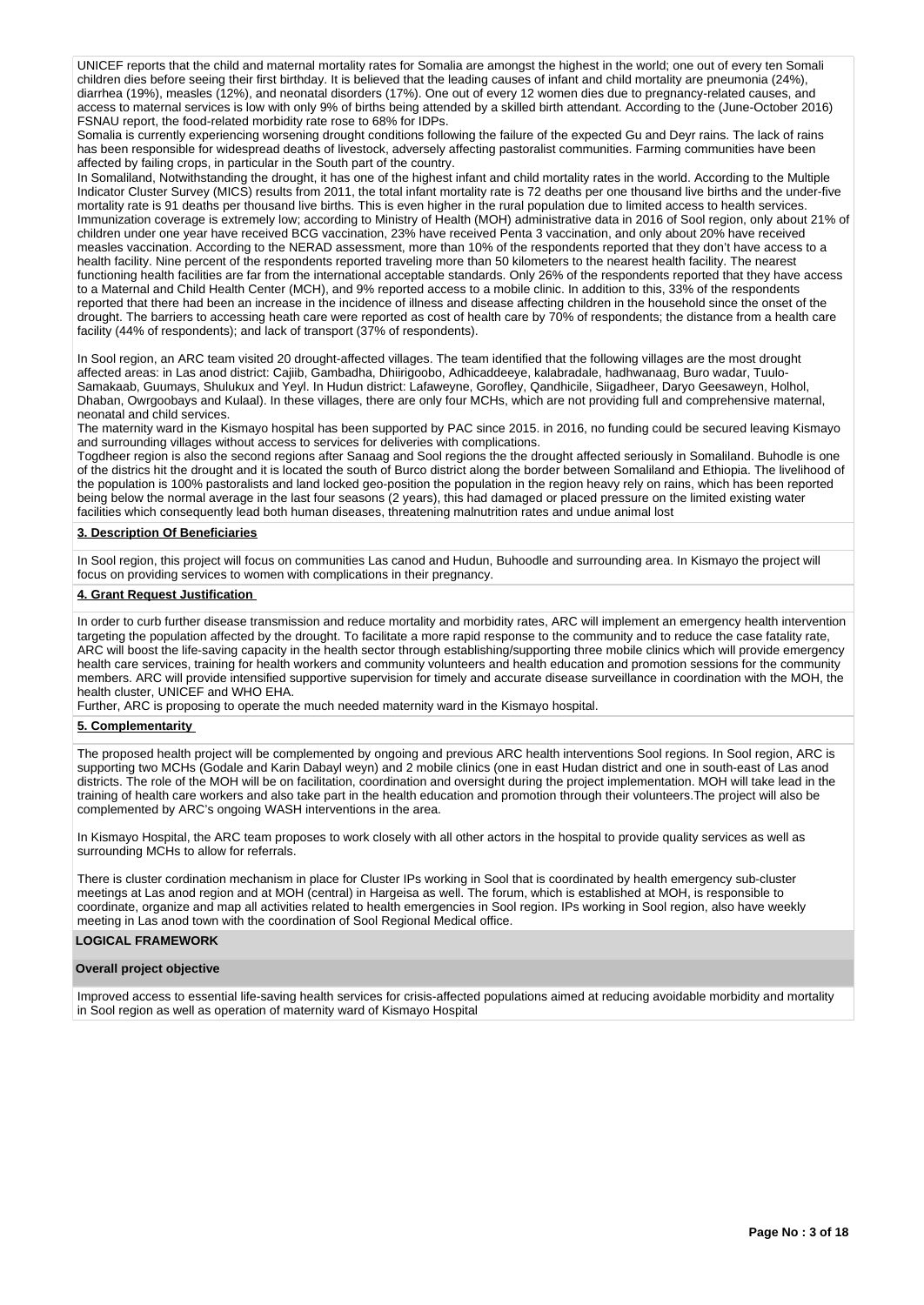| <b>Health</b>                                                                                                                                                                                       |                                                 |                                 |
|-----------------------------------------------------------------------------------------------------------------------------------------------------------------------------------------------------|-------------------------------------------------|---------------------------------|
| <b>Cluster objectives</b>                                                                                                                                                                           | <b>Strategic Response Plan (SRP) objectives</b> | <b>Percentage of activities</b> |
| Improved access to essential lifesaving<br>health services (quality primary and<br>secondary health care) for crisis-affected<br>populations aimed at reducing avoidable<br>morbidity and mortality | Somalia HRP 2017                                | 45                              |
| To contribute to the reduction of maternal<br>and child morbidity and mortality                                                                                                                     | Somalia HRP 2017                                | 45                              |
| Strengthened and expanded early warning<br>disease detection to mitigate, detect and<br>respond to disease outbreaks in a timely<br>manner                                                          | Somalia HRP 2017                                | 10                              |

**Contribution to Cluster/Sector Objectives :** ARC's proposed project will directly contribute to the three cluster objectives. Drought affected people as well as surrounding neighborhoods will have improved access to essential life-saving health services, while maternal and child morbidity and mortality will be reduced through provision of reproductive health services

### **Outcome 1**

Increased access to and quality of health services to prevent and control communicable disease and improve reproductive, maternal, and child health

# **Output 1.1**

# **Description**

Establishing three mobile clinics to provide basic health care services to improve maternal and child health care in Sool region (Teleh ,Hudun and Las canod).

# **Assumptions & Risks**

- Timely approval of the project as per the emergency situation in Sool region is worsening time after time
- Community support and participation
- Government support and collaboration is in place

# **Indicators**

|                   |                                                                       |                                                                                                                                                                            | <b>End cycle beneficiaries</b> | End<br>cycle |                   |  |               |
|-------------------|-----------------------------------------------------------------------|----------------------------------------------------------------------------------------------------------------------------------------------------------------------------|--------------------------------|--------------|-------------------|--|---------------|
| Code              | <b>Cluster</b>                                                        | <b>Indicator</b>                                                                                                                                                           | <b>Men</b>                     | <b>Women</b> | <b>Boys</b> Girls |  | <b>Target</b> |
| Indicator 1.1.1   | Health                                                                | Number of consultations per clinician per day by<br>mobile clinics                                                                                                         |                                |              |                   |  | 60            |
|                   | <b>Means of Verification:</b> Clinic Registers                        |                                                                                                                                                                            |                                |              |                   |  |               |
| Indicator 1.1.2   | Health                                                                | # child from the ages of 6-59 months measured<br>their nutritional status and refer those who are<br>moderately or severely malnourished to the<br>nearest nutrition site. |                                |              |                   |  | 898           |
|                   | <b>Means of Verification:</b> clinic registrar                        |                                                                                                                                                                            |                                |              |                   |  |               |
| Indicator 1.1.3   | Health                                                                | Number of children below five years and women<br>of child-bearing age immunized/vaccinated<br>against Vaccine preventable diseases (VPD).                                  |                                |              |                   |  | 2,000         |
|                   | <b>Means of Verification: ARC clinic reports</b>                      |                                                                                                                                                                            |                                |              |                   |  |               |
| Indicator 1.1.4   | Health                                                                | Number of pregnant womenn who have attended<br>at least two comprehensive antenatal clinics<br>(ANC)                                                                       |                                |              |                   |  | 3,000         |
|                   | <b>Means of Verification: ARC clinic reports</b>                      |                                                                                                                                                                            |                                |              |                   |  |               |
| Indicator 1.1.5   | Health                                                                | Number of women and newborns that received<br>postnatal care (PNC) within three days after<br>delivery                                                                     |                                |              |                   |  | 1,500         |
|                   | <b>Means of Verification: ARC clinic reports</b>                      |                                                                                                                                                                            |                                |              |                   |  |               |
| Indicator 1.1.6   | Health                                                                | Number and Percentage of health facilities<br>supported by humanitarian organizations                                                                                      |                                |              |                   |  | 3             |
|                   | <b>Means of Verification: ARC reports</b>                             |                                                                                                                                                                            |                                |              |                   |  |               |
| Indicator 1.1.7   | Health                                                                | Number of patients referred from the Mobile<br>Clinics to MCHs or Hospitals                                                                                                |                                |              |                   |  | 2,969         |
|                   | <b>Means of Verification: ARC reports</b>                             |                                                                                                                                                                            |                                |              |                   |  |               |
| <b>Activities</b> |                                                                       |                                                                                                                                                                            |                                |              |                   |  |               |
| Activity 1.1.1    |                                                                       |                                                                                                                                                                            |                                |              |                   |  |               |
|                   | <b>Standard Activity: Primary health care services, consultations</b> |                                                                                                                                                                            |                                |              |                   |  |               |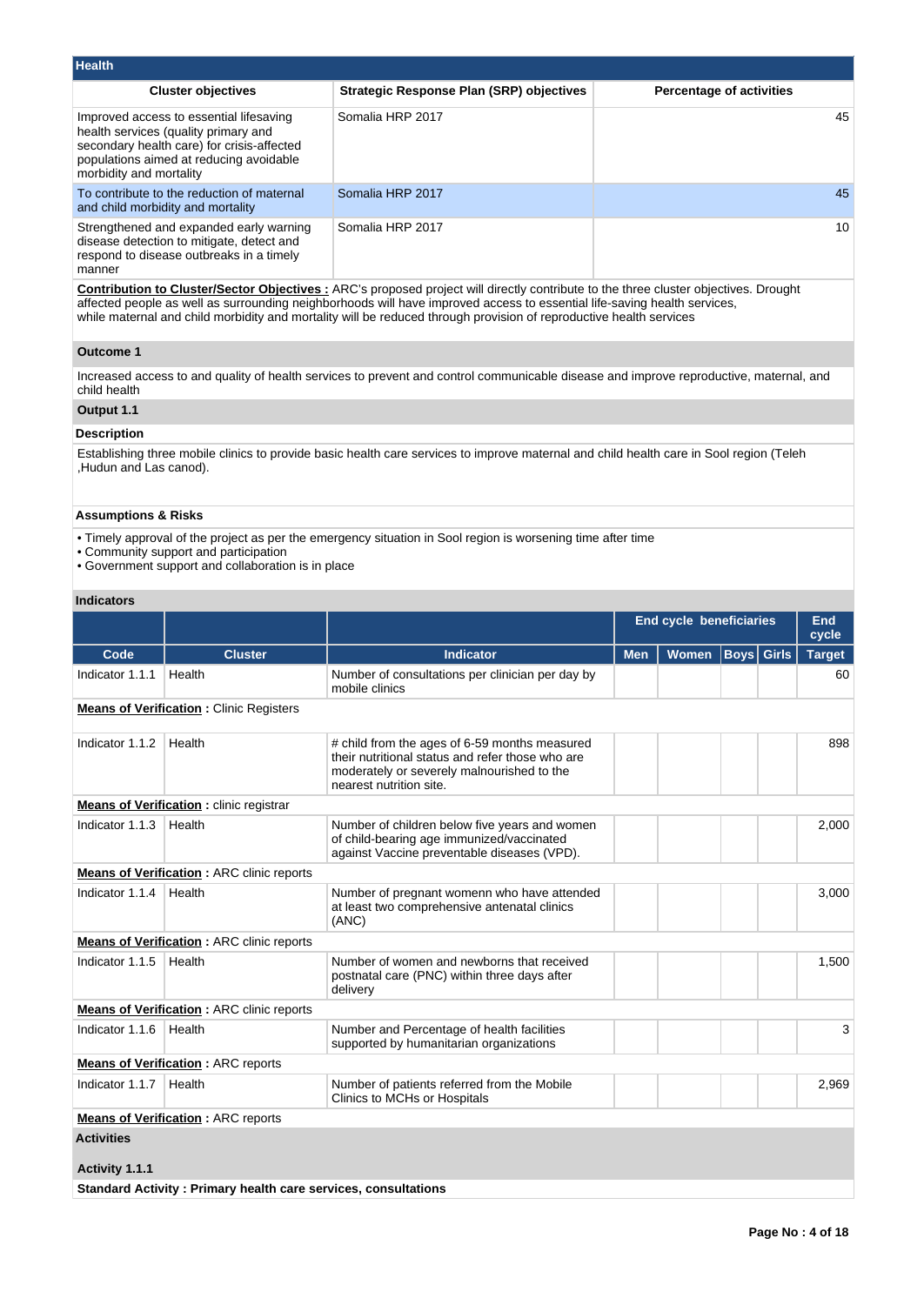Treat illnesses by providing basic health care, including management of:AWD, ARI, malaria, intestinal parasites, anemia, ear infection, skin infection, UTI, febrile illnesses, rheumatoid arthritis/severe joint pain, hemorrhoids, sexually transmitted infections, and other diseases that contribute to pediatric and adult mortality and morbidity. Provide diagnosis, early detection and early referral for severely ill patients

# **Activity 1.1.2**

## **Standard Activity : Primary health care services, consultations**

Monitor growth and measure nutritional status of every child from the ages of 6-59 months attending the Mobile clinics and refer those who are moderately or severely malnourished to the nearest nutrition site.

### **Activity 1.1.3**

### **Standard Activity : Primary health care services, consultations**

Provide routine immunization to all children accessing the health facility by ensuring availability of; BCG, OPV, IPV, Measles, and Pentavalent to protect against Vaccine Preventable Diseases (VPD) and other related communicable diseases

# **Activity 1.1.4**

# **Standard Activity : Primary health care services, consultations**

Provide Antenatal Care (ANC) to all pregnant women who attend the Mobile clinic including: 1. History taking, 2. General physical examination, 3. Palpate mother to monitor gestational age, 4. Check urine for protein to detect eclampsia, 5. Check blood for Hb to detect anemia, 6. Provide micronutrient and iron folate to prevent anemia, 7. Provide TT vaccine to prevent neonatal tetanus, 8. Provide IPT and ITN to prevent malaria in pregnancy, 9. Screening and treatment of STIs, 10. Treat, screen and diagnosis of STIs and other communicable diseases. 11. Provide health education.ANC services shall be provided through the midwives located at each mobile clinic.This position will provide advice, care and support for women, their partners and families before, during and after childbirth. They will help the women make their own decisions about the care and services they access. Each village will be reached once a week ,giving pregnant women a chance to recieve ANC services at a regular level.

### **Activity 1.1.5**

#### **Standard Activity : Primary health care services, consultations**

Provide PNC services to women and newborns within three days after delivery

## **Activity 1.1.6**

## **Standard Activity : Primary health care services, consultations**

Equip mobile clinics with supplies, equipment, and basic consultation furniture and qualified staffing for its operation.

**Activity 1.1.7** 

#### **Standard Activity : Secondary health care and referral services**

Strengthen referral services and refer patients to the health centers and hospitals within Sool for specialized and secondary care

# **Output 1.2**

#### **Description**

Enhanced knowledge and skills for health care workers and increased awareness and education for communities in transforming their practices and living healthier lives

#### **Assumptions & Risks**

• Timely approval of the project as per the emergency situation in Sool region is worsening time after time

• Community support and participation

• Government support and collaboration is in place

# **Indicators**

|                 |                                                                                     |                                                                                                                                                                                                                                                                                | End cycle beneficiaries | <b>End</b><br>cycle |  |    |
|-----------------|-------------------------------------------------------------------------------------|--------------------------------------------------------------------------------------------------------------------------------------------------------------------------------------------------------------------------------------------------------------------------------|-------------------------|---------------------|--|----|
| Code            | <b>Cluster</b>                                                                      | Indicator                                                                                                                                                                                                                                                                      | <b>Men</b>              | <b>Target</b>       |  |    |
| Indicator 1.2.1 | Health                                                                              | Number of health workers trained on common<br>illnesses and/or integrated management of<br>childhood illnesses, surveillance and emergency<br>preparedness for communicable disease<br>outbreaks.                                                                              |                         |                     |  | 24 |
|                 | <b>Means of Verification</b> : Training Reports, Training photos, Participants list |                                                                                                                                                                                                                                                                                |                         |                     |  |    |
| Indicator 1.2.2 | Health                                                                              | Number of reproductive health sessions<br>conducted on reproductive health topics such as<br>child spacing, breastfeeding and nutrition in the<br><b>IDP</b> camps                                                                                                             |                         |                     |  | 6  |
|                 | <b>Means of Verification: Reports, photos</b>                                       |                                                                                                                                                                                                                                                                                |                         |                     |  |    |
| Indicator 1.2.3 | Health                                                                              | Number of health education sessions conducted<br>on basic health topics such as AWD/Cholera<br>prevention tips and basic treatment methods,<br>Importance of EPI/Immunization for under 5, GBV<br>related practices, Good Health seeking behavior<br>and good hygienic practic |                         |                     |  | 6  |
|                 | <b>Means of Verification:</b> reports, Photos                                       |                                                                                                                                                                                                                                                                                |                         |                     |  |    |
| Indicator 1.2.4 | Health                                                                              | Number of health care providers trained in<br><b>BEMOC</b>                                                                                                                                                                                                                     |                         |                     |  | 21 |
|                 | <b>Means of Verification: ARC training reports</b>                                  |                                                                                                                                                                                                                                                                                |                         |                     |  |    |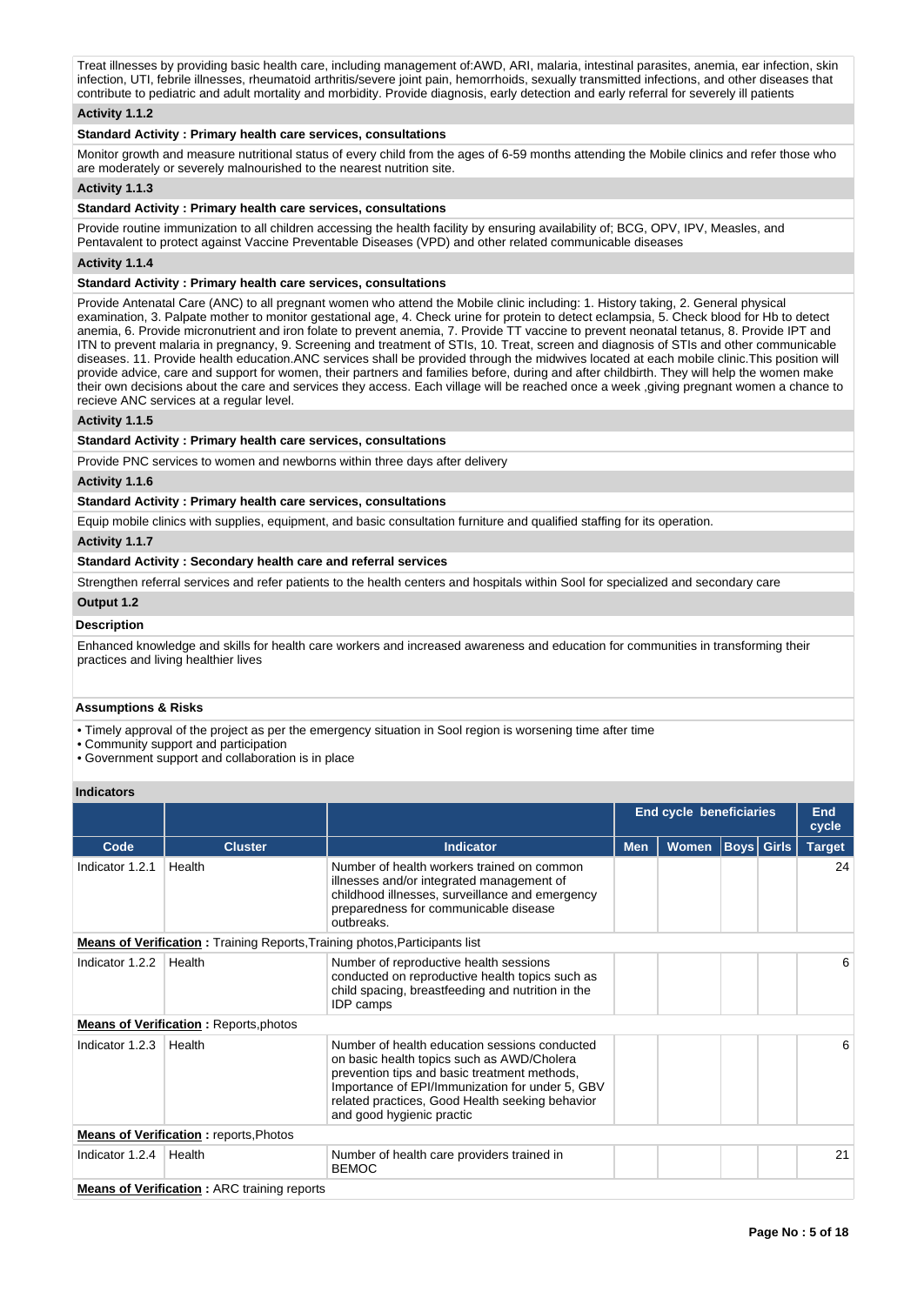### **Activities**

**Activity 1.2.1** 

## **Standard Activity : Primary health care services, consultations**

Conduct health care workers' training on common illnesses and/or integrated management of childhood illnesses (ICCM) for 24 people

# **Activity 1.2.2**

#### **Standard Activity : Awareness campaigns and Social Mobilization**

Conduct RH education and promotion outreach sessions on reproductive health topics for women affected drought in Sool region (Talex and lascanod).This sessions will have 20 participants per session and will be conducted six times

# **Activity 1.2.3**

### **Standard Activity : Awareness campaigns and Social Mobilization**

Conduct health education on communicable disease prevention and hygiene, nutrition, GBV related practices and health seeking behavior for mothers and their children under 5 at community level and from the Mobile clinics. 20people are expected to attend each of the 6 sessions

### **Activity 1.2.4**

#### **Standard Activity : Primary health care services, consultations**

Conduct training for health care workers on Basic Emergency Obstetric Care (BEMOC) for 21 people. BEmOC training course is designed to teach midwifes and nurses the basic emergency obstetric and neonatal care so as to ensure the provision of quality reproductive health care;

# **Outcome 2**

Improved access to maternal care to vulnerable communities (both host and IDPs) in Kismayo though the provision of basic Obstetric care, neonatal care, child health including immunization, ANC and PNC services in Kismayo Hospital.

#### **Output 2.1**

# **Description**

Kismayo Hospital Maternity Ward is fully functional

### **Assumptions & Risks**

Security situation remains stable for staff to operate in hospital

## **Indicators**

|                 |                                                 |                                                                                                      |            | <b>End cycle beneficiaries</b> |  |  |        |  |  |
|-----------------|-------------------------------------------------|------------------------------------------------------------------------------------------------------|------------|--------------------------------|--|--|--------|--|--|
| Code            | <b>Cluster</b>                                  | <b>Indicator</b>                                                                                     | <b>Men</b> | <b>Boys</b> Girls<br>Women     |  |  |        |  |  |
| Indicator 2.1.1 | Health                                          | Number and Percentage of health facilities<br>supported by humanitarian organizations                |            |                                |  |  |        |  |  |
|                 | <b>Means of Verification: ARC reports</b>       |                                                                                                      |            |                                |  |  |        |  |  |
| Indicator 2.1.2 | Health                                          | Number of new borns who have received BCG<br>immunization                                            |            |                                |  |  | 3,600  |  |  |
|                 | <b>Means of Verification: Hospital Register</b> |                                                                                                      |            |                                |  |  |        |  |  |
| Indicator 2.1.3 | Health                                          | Number of women who receive ANC and PNC<br>service<br>Breakdown as follows<br>ANC:-7200<br>PNC:-3600 |            |                                |  |  | 10,800 |  |  |
|                 | <b>Means of Verification:</b> Facility register |                                                                                                      |            |                                |  |  |        |  |  |
| Indicator 2.1.4 | Health                                          | Number of staff at the Maternity Ward                                                                |            |                                |  |  | 30     |  |  |
|                 | <b>Means of Verification: Staff recruitment</b> |                                                                                                      |            |                                |  |  |        |  |  |

### **Activities**

### **Activity 2.1.1**

## **Standard Activity : Emergency Obstetric Care - Basic and Advacned**

1. Provision of Comprehensive Emergency Obstetric Care Services to the pregnant women at Kismayo Hospital including Parenteral administration of antibiotics, Treatments for eclampsia (provision of anticonvulsants), Parenteral administration of Oxytocic, assisted Vaginal delivery (vacuum extraction), Manual removal of Placenta and removal of retained products of conception (MVA), availability of blood and blood transfusion facility, and provision of caesarean section for delivery of foetus in emergency cases.

## **Activity 2.1.2**

# **Standard Activity : Emergency Obstetric Care - Basic and Advacned**

2. Provision of child health including neonatal care and BCG immunization to the new born

## **Activity 2.1.3**

**Standard Activity : Primary health care services, consultations**

3. Provision of ANC and PNC services to the pregnant and lactating mothers

# **Activity 2.1.4**

**Standard Activity : Secondary health care and referral services**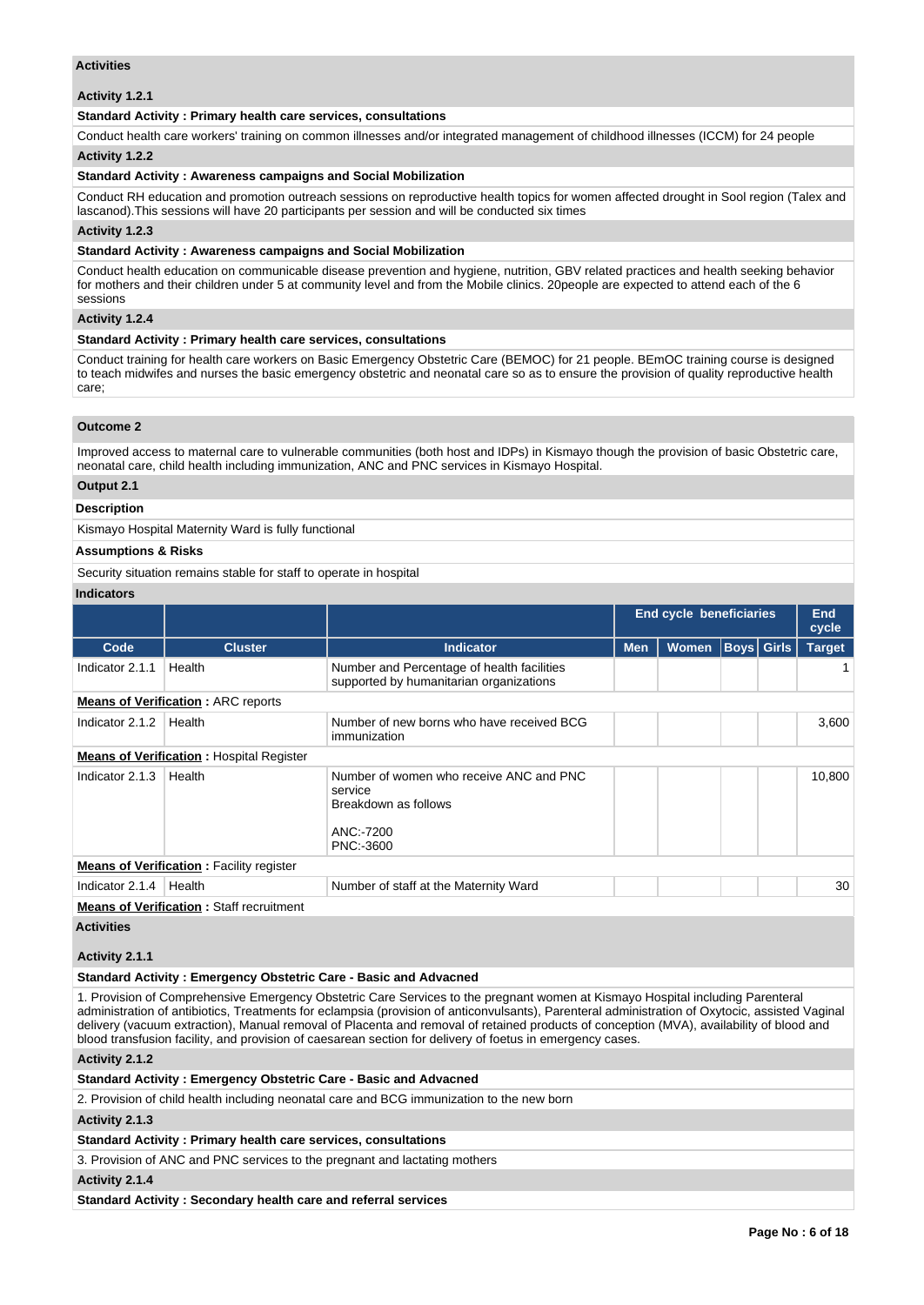Maternity Ward is fully equipped with supplies and staff available to provide maternal services to mother and child. **Additional Targets :**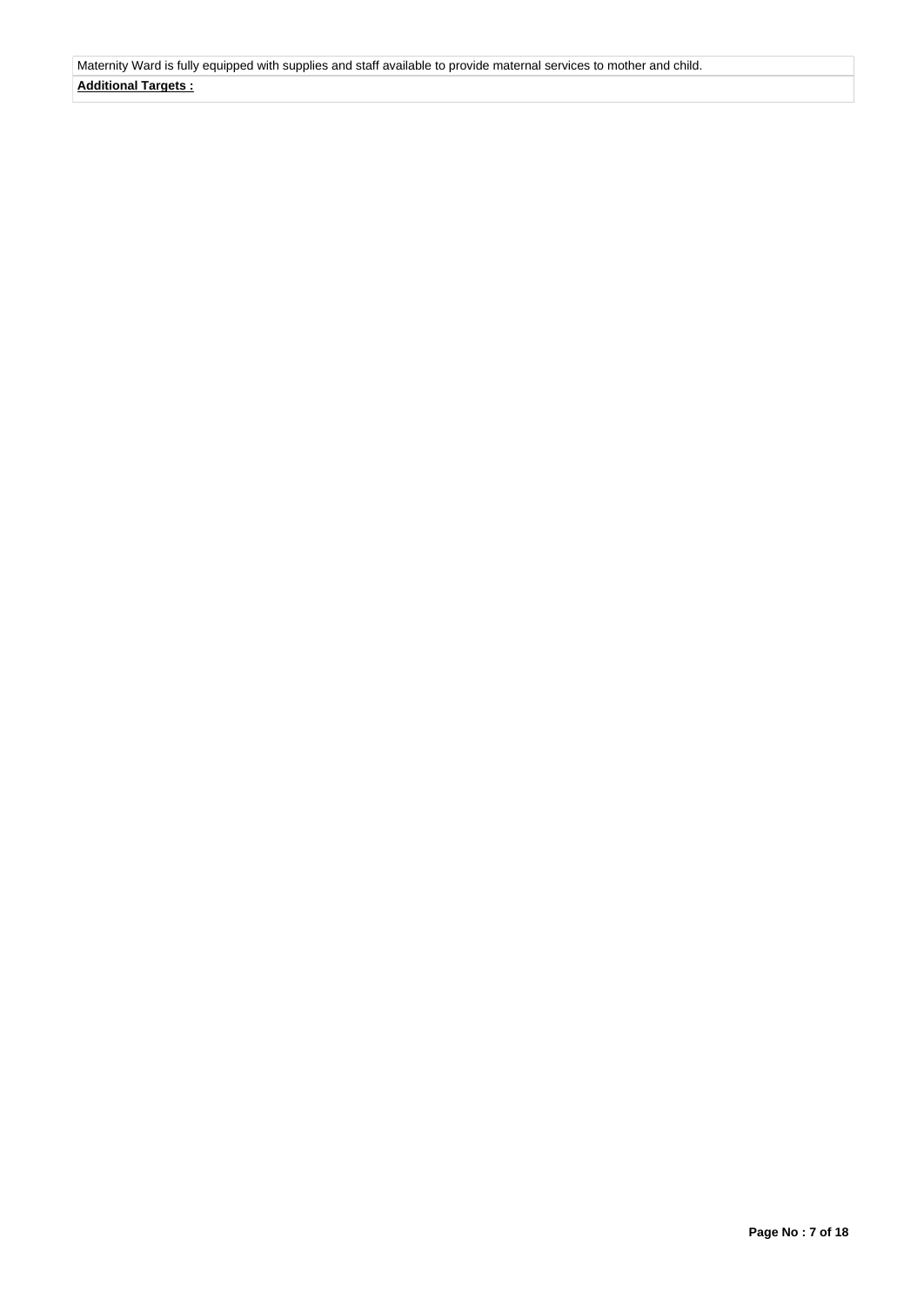# **Monitoring & Reporting plan**

To ensure total inclusivity in its interventional approach, ARC will strengthen health service provision to the vulnerable population; work closely with MOH, WHO and health partners in Sool. ARC has in place a variety of M&E tools including outcome tracking tools, analysis, and competency- based checklists that will be used to assess programme activities in the health context. All indicators will be drawn from the health cluster generated sub-sector indicator lists and together with ARC's global M&E result frame work , a good basis been established to measure performance.

A detailed monitoring and evaluation M&E plan with clearly defined performance indicators and in line with the time outlined in the workplan will be developed as an integral part of this project's design process. The plan will guide the review and assessments of programme targets at every two weeks. Every patient served will be recorded; CHWs will also record number of HHs/families reached with health messages. ARC will generate weekly reports from the patient registers and CHW reports and share with MOH and Cluster to feed into the weekly epidemiological data. Reproductive health data will be generated from the ANC and PNC registers and shared together with the medical data submitted to the MOH and Cluster. In additions, ARC will also use HMIS tool and share the report with the Sool Regional HMIS officer.

# **Workplan**

| <b>Activitydescription</b>                                                                                                                                                                                                                                                                                                                                                                                                                                                                                                                                                                                                                                                                                                                                                                                                                                                                                                                                                                                                                                                                   | Year |  |    |              |    |    |         | 8            |    |              |              |                         |
|----------------------------------------------------------------------------------------------------------------------------------------------------------------------------------------------------------------------------------------------------------------------------------------------------------------------------------------------------------------------------------------------------------------------------------------------------------------------------------------------------------------------------------------------------------------------------------------------------------------------------------------------------------------------------------------------------------------------------------------------------------------------------------------------------------------------------------------------------------------------------------------------------------------------------------------------------------------------------------------------------------------------------------------------------------------------------------------------|------|--|----|--------------|----|----|---------|--------------|----|--------------|--------------|-------------------------|
| Activity 1.1.1: Treat illnesses by providing basic health care, including<br>management of: AWD, ARI, malaria, intestinal parasites, anemia, ear infection, skin<br>infection, UTI, febrile illnesses, rheumatoid arthritis/severe joint pain, hemorrhoids,<br>sexually transmitted infections, and other diseases that contribute to pediatric and<br>adult mortality and morbidity. Provide diagnosis, early detection and early referral<br>for severely ill patients                                                                                                                                                                                                                                                                                                                                                                                                                                                                                                                                                                                                                     | 2017 |  | X. | IX.          | X. |    | X X X X |              |    | X.           | X            | X                       |
| Activity 1.1.2: Monitor growth and measure nutritional status of every child from the<br>ages of 6-59 months attending the Mobile clinics and refer those who are<br>moderately or severely malnourished to the nearest nutrition site.                                                                                                                                                                                                                                                                                                                                                                                                                                                                                                                                                                                                                                                                                                                                                                                                                                                      | 2017 |  | X. | ΙX.          | X  | X  | IX.     | $X$ $X$      |    | $\mathsf{X}$ | $\mathsf{X}$ | $\mathsf{X}$            |
| Activity 1.1.3: Provide routine immunization to all children accessing the health<br>facility by ensuring availability of; BCG, OPV, IPV, Measles, and Pentavalent to<br>protect against Vaccine Preventable Diseases (VPD) and other related<br>communicable diseases                                                                                                                                                                                                                                                                                                                                                                                                                                                                                                                                                                                                                                                                                                                                                                                                                       | 2017 |  | X. | ΙX.          | X  | X  | X.      | X.           | X. | ΙX.          | ΙX.          | $\mathsf{I} \mathsf{X}$ |
| Activity 1.1.4: Provide Antenatal Care (ANC) to all pregnant women who attend the<br>Mobile clinic including: 1. History taking, 2. General physical examination, 3.<br>Palpate mother to monitor gestational age, 4. Check urine for protein to detect<br>eclampsia, 5. Check blood for Hb to detect anemia, 6. Provide micronutrient and<br>iron folate to prevent anemia, 7. Provide TT vaccine to prevent neonatal tetanus, 8.<br>Provide IPT and ITN to prevent malaria in pregnancy, 9. Screening and treatment<br>of STIs, 10. Treat, screen and diagnosis of STIs and other communicable<br>diseases. 11. Provide health education.ANC services shall be provided through the<br>midwives located at each mobile clinic. This position will provide advice, care and<br>support for women, their partners and families before, during and after childbirth.<br>They will help the women make their own decisions about the care and services<br>they access. Each village will be reached once a week, giving pregnant women a<br>chance to recieve ANC services at a regular level. | 2017 |  | X  | ΙX.          | X  | Χ  | X.      | IX.          | X. | IX.          | $\mathsf{X}$ | $\mathsf{X}$            |
| Activity 1.1.5: Provide PNC services to women and newborns within three days<br>after delivery                                                                                                                                                                                                                                                                                                                                                                                                                                                                                                                                                                                                                                                                                                                                                                                                                                                                                                                                                                                               | 2017 |  | X  | $\mathsf{X}$ | X  | X. | X.      | $X$ $X$      |    | X.           | $\mathsf{X}$ | $\mathsf{I} \mathsf{X}$ |
| Activity 1.1.6: Equip mobile clinics with supplies, equipment, and basic consultation<br>furniture and qualified staffing for its operation.                                                                                                                                                                                                                                                                                                                                                                                                                                                                                                                                                                                                                                                                                                                                                                                                                                                                                                                                                 | 2017 |  | Х  |              |    |    |         |              |    |              |              |                         |
| Activity 1.1.7: Strengthen referral services and refer patients to the health centers<br>and hospitals within Sool for specialized and secondary care                                                                                                                                                                                                                                                                                                                                                                                                                                                                                                                                                                                                                                                                                                                                                                                                                                                                                                                                        | 2017 |  | X. | X            | Χ  | Χ  | X       | X            | X  | X            | X.           | $\mathsf{X}$            |
| Activity 1.2.1: Conduct health care workers' training on common illnesses and/or<br>integrated management of childhood illnesses (ICCM) for 24 people                                                                                                                                                                                                                                                                                                                                                                                                                                                                                                                                                                                                                                                                                                                                                                                                                                                                                                                                        | 2017 |  | Χ  |              | X  |    |         |              |    |              |              |                         |
| Activity 1.2.2: Conduct RH education and promotion outreach sessions on<br>reproductive health topics for women affected drought in Sool region (Talex and<br>lascanod). This sessions will have 20 participants per session and will be<br>conducted six times                                                                                                                                                                                                                                                                                                                                                                                                                                                                                                                                                                                                                                                                                                                                                                                                                              | 2017 |  | X  | IX.          | X  | X  | X.      | X.           | X. | X.           | $\mathsf{X}$ | $\mathsf{X}$            |
| Activity 1.2.3: Conduct health education on communicable disease prevention and<br>hygiene, nutrition, GBV related practices and health seeking behavior for mothers<br>and their children under 5 at community level and from the Mobile clinics. 20 people<br>are expected to attend each of the 6 sessions                                                                                                                                                                                                                                                                                                                                                                                                                                                                                                                                                                                                                                                                                                                                                                                | 2017 |  | X. | IX.          | Х  | X  | X.      | X.           | X  | X            | ΙX.          | $\mathsf{X}$            |
| Activity 1.2.4: Conduct training for health care workers on Basic Emergency<br>Obstetric Care (BEMOC) for 21 people. BEmOC training course is designed to<br>teach midwifes and nurses the basic emergency obstetric and neonatal care so as<br>to ensure the provision of quality reproductive health care;                                                                                                                                                                                                                                                                                                                                                                                                                                                                                                                                                                                                                                                                                                                                                                                 | 2017 |  |    | X            | X  |    |         |              |    |              |              |                         |
| Activity 2.1.1: 1. Provision of Comprehensive Emergency Obstetric Care Services<br>to the pregnant women at Kismayo Hospital including Parenteral administration of<br>antibiotics, Treatments for eclampsia (provision of anticonvulsants), Parenteral<br>administration of Oxytocic, assisted Vaginal delivery (vacuum extraction), Manual<br>removal of Placenta and removal of retained products of conception (MVA),<br>availability of blood and blood transfusion facility, and provision of caesarean<br>section for delivery of foetus in emergency cases.                                                                                                                                                                                                                                                                                                                                                                                                                                                                                                                          | 2017 |  | X  |              |    |    |         |              |    |              |              |                         |
| Activity 2.1.2: 2. Provision of child health including neonatal care and BCG<br>immunization to the new born                                                                                                                                                                                                                                                                                                                                                                                                                                                                                                                                                                                                                                                                                                                                                                                                                                                                                                                                                                                 | 2017 |  | X  | $\mathsf{X}$ | X  | X  | X       | $\mathsf{X}$ | X  | X            | $\mathsf{X}$ | X                       |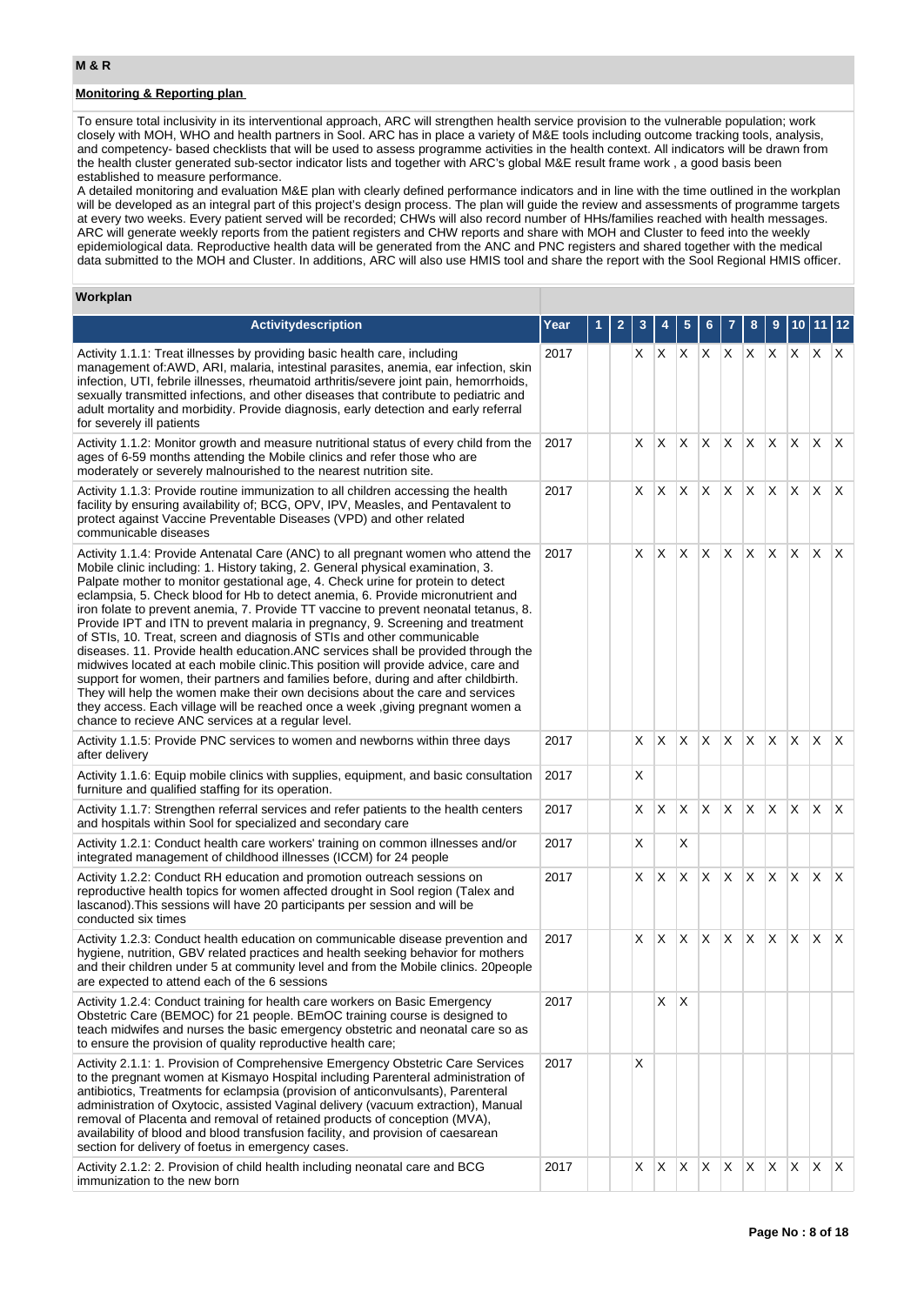| Activity 2.1.3: 3. Provision of ANC and PNC services to the pregnant and lactating<br>mothers                                           | 2017 | <b>X</b> | IX.          |  | $\vert$ x $\vert$ x $\vert$ x $\vert$ x $\vert$ x $\vert$ x $\vert$ x $\vert$ x $\vert$ x $\vert$ |  |     |  |
|-----------------------------------------------------------------------------------------------------------------------------------------|------|----------|--------------|--|---------------------------------------------------------------------------------------------------|--|-----|--|
| Activity 2.1.4: Maternity Ward is fully equipped with supplies and staff available to<br>provide maternal services to mother and child. | 2017 | X.       | $\mathsf{X}$ |  | $ X $ $ X $ $ X $ $ X $                                                                           |  | ΙX. |  |

# **OTHER INFO**

## **Accountability to Affected Populations**

ARC, through its standing presence in Sool, has good relationships with the local authorities and beneficiaries. The proposed project is based on information provided to ARC by potential beneficiaries as well as local authorities. ARC, as a matter of principle and tradition holds a grant opening workshop with all stakeholders invited before the launch of every project. The grant opening workshop is meant to introduce beneficiaries and stakeholders to the project, highlighting the key entitlements, the beneficiary selection criteria used or to be used, the design of the project and implementation policy of ARC and donor requirements. This act of inclusivity in during program launch and implementation opens the program up to public scrutiny and healthy beneficiary/donor/implementer dialogue.

Further, ARC conducts regular community meetings. During these meetings, the beneficiaries are informed about the project and their feedback is sought. This feedback is then communicated to ARC Management and the project design is changed accordingly (within donor rules and regulations). Do No Harm has been considered in the design stage of the project and will be ensured during implementation. At the end of the project, community feedback is sought again and lessons learned are incorporated into new project designs. ARC and the line government authorities in collaboration with the key project stakeholders in Kismayo and Sool will conduct the process of recruiting key positions for this project. The hiring process will be transparent and will ensure fair representation of groups and communities among staff members. ARC takes into consideration a number of critical issues when conducting its hiring. Some of the key considerations are: gender, people with disabilities (PWDs), and minority clan representation. Memberships of entities formed either to provide oversight or play different roles like vetting, endorsements or grievance-solving processes must draw their membership from the youth, women, men and Government cadre.

ARC actively coordinates with all relevant bodies and stakeholders, including the local and national level cluster system, the United Nations and other donors, international and local organizations, and all local and national level authorities. ARC incorporates transparent and community-led approaches in this and all projects; in the proposed project, communities will be engaged in all aspects of project design, implementation, and monitoring.

Project activities will be coordinated with ARC's existing and future projects in the health sector

Beneficiaries will benefit from ARC's active programming in Kismayo and Sool in the sectors of Health, WASH, protection, and shelter through messaging on available services in the overlapping catchment areas. In Sool region, ARC is the only international NGOs that established an operational field office and guest house in Sool region (Las anod town

### **Implementation Plan**

ARC is proposing to implement this project through ARC staff in close coordination with local authorities. In this project, ARC is proposing to support three Mobile clinics that will provide essential health services to the population affected by the drought. An inception meeting will be conducted with MOH (Somaliland) and other partners to share project objectives and activities and project areas.

3 Mobile clinics will provide comprehensive service package of primary health care according to the EPHS framework. This frame work provide the basic six priority component, which give more focus on mother and child services including EPI, ANC/PNC, delivery services, nutritional screening, GBV services, OPD and limited services of OPD, emergencies, free drugs/medicine, referral cases and other service. In addition, the clinic will report disease outbreaks according to Integrated Disease surveillance system (IDSR) of MOH and also will provide monthly and weekly HMIS reports.

The three mobile clinics will be staffed with two head nurses who will be the overall responsible parties for the mobile facilities, four qualified nurses (two for consultations of children under five and two for those over five), two midwives for reproductive health services, two auxiliary nurse for immunization and for nutrition screening and emergency cases, and two CHWs to do awareness and referral to link the clinic with the community. All staff inside the mobile clinics will report to the head nurses. The head nurses are responsible for supervision of staff, cleanliness, and ensuring that supplies and equipment are available. The head nurse will report to Sool RMO and ARC office in Las anod in Somaliand, ARC Las anod office will report to ARC Hargeisa office who reports to the Country Director.

The capacity of the staff will enhanced through training programs. ARC will request mentors and facilitator for MOH and existing universities in Sool region. All trainings programs will be followed by WHO and MOH protocols/guidelines. In addition, CHW will be oriented and training on ways to work and orient communities. In this, the level of community knowledge, practices and attitude toward living healthier will be increased. Particular focus will be given on drought health emergencies and how to prepare themselves any health problems that the community may face. Community health committee will be established and trained.

Referral will be used by WHO/MOH standard referral protocols. Priorities for referral will be: (a) complicated pregnant mothers, (b) children with AWD, measles and other communicable diseases; (c) moderate and severe malnourished children (d) MC will refer all cases to the nearest MCHs or Las anod hospital (e) vehicle of the MCs and ambulances will be used as means of transportation.

Financial management within ARC is headed by the Financial Controller based in Nairobi. The Finance Manager overseas the day-to-day operations and reporting and works closely with Hargeisa-based Finance Managers and Officer to ensure that all financial matters are in accordance with ARC and SHF rules and regulations.

ARC is a member of the health cluster in Somaliland and related sub-sectors including nutrition and emergency response forums

ARC will adhere to the implementation and M&E plan as submitted in the proposal. Before commencing implementation, a stakeholder meeting will be called and project activities will be shared with concerned partners and government ministries. Further, ARC will coordinate with the security department in the government/district commissioner's office

# **Coordination with other Organizations in project area**

| Name of the organization | Areas/activities of collaboration and rationale                                                                                                   |
|--------------------------|---------------------------------------------------------------------------------------------------------------------------------------------------|
| <b>UNICEF</b>            | UNICEF is supporting nutrition and Vaccine supplies in Las anod<br>town located MCHs                                                              |
| <b>WHO</b>               | WHO as the leading agency for health is an important partner in the<br>provision of health services in Sool                                       |
| Ministry of Health       | ARC communicates regularly with the MOH and provides monthly<br>reports and HMIS report, while also attending all coordination<br>meetings at MOH |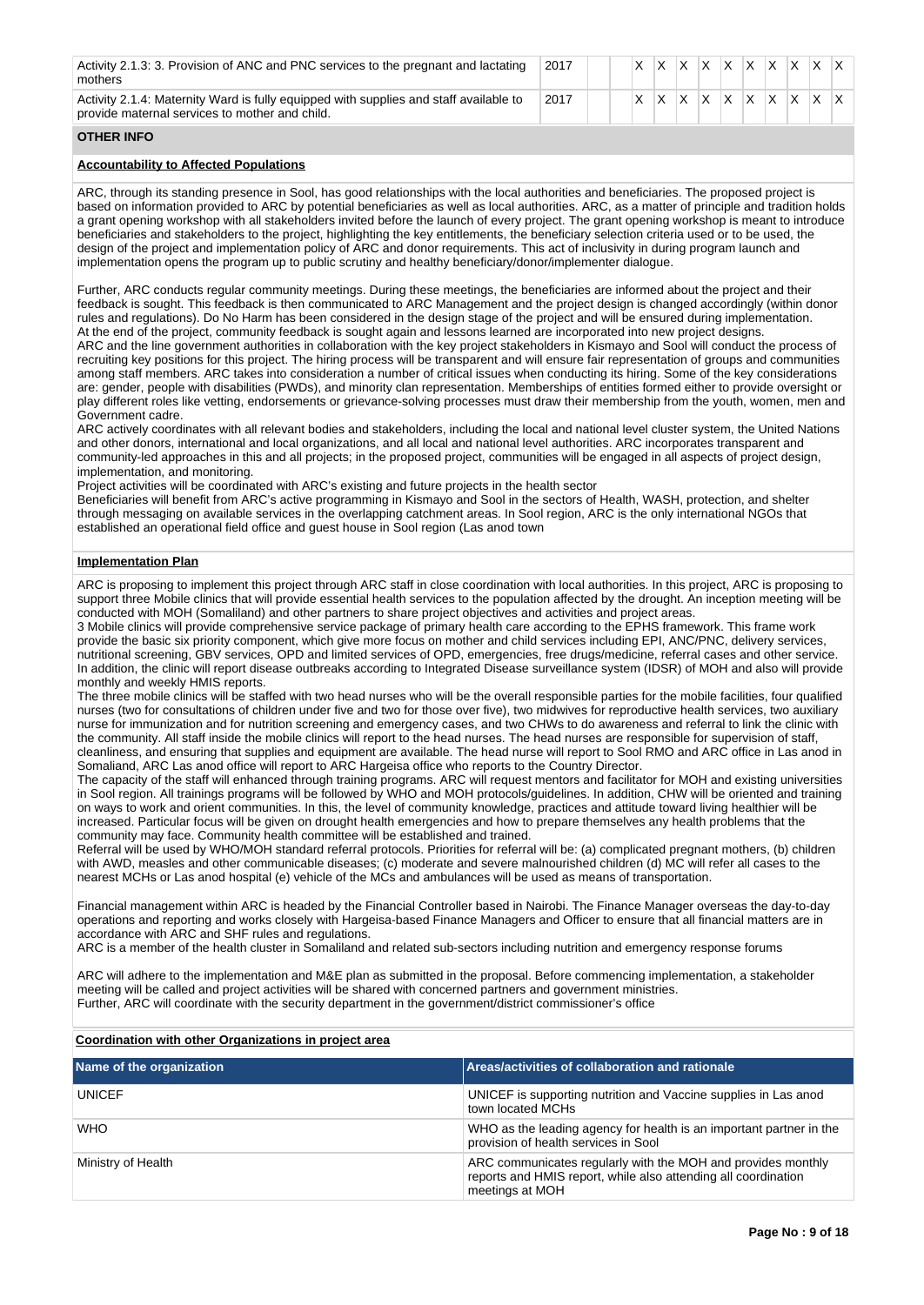| Sool regional Medical Office             | ARC communicates regularly and provides monthly reports and<br>attends all coordination meetings                                                             |
|------------------------------------------|--------------------------------------------------------------------------------------------------------------------------------------------------------------|
| Save the Children International          | Save the Children has recently received approval for 2 projects in<br>neighboring districts. ARC will contact them to determine if synergies<br>can be found |
| Sool regional drought response committee | ARC attends the monthly meeting that the regional drought response<br>committee organized and shares our report.                                             |
| Kismayo Hospital                         | ARC will coordinate with the Hospital director, the hospital board and<br>all other actors in the Kismayo hospital                                           |

### **Environment Marker Of The Project**

A: Neutral Impact on environment with No mitigation

### **Gender Marker Of The Project**

2a- The project is designed to contribute significantly to gender equality

# **Justify Chosen Gender Marker Code**

ARC is committed to the Guidelines for Gender-Based Violence Interventions in Humanitarian Settings set forth by the Inter-Agency Standing Committee in 2005.

Through its health technical design, ARC involves IDP representative majority of which are women from the planning stage to implementation of the project. Women also make up 60% of the MCH staff, i.e. counselors, midwives, head nurses and CHWs. ARC strives to reduce the risks of exposure to gender-based violence (GBV) and ensure confidentiality of medical services for dignified care. The MCH in lower Juba has a counseling room and provide survivors with psychosocial services. Medical services are provided in the MCH including Clinical Management of Rape. The project will target the most vulnerable by providing women and children with quality health services.

### **Protection Mainstreaming**

ARC is committed to ensuring that protection of beneficiaries and do not harm principle is prioritized into all program responses. Protection principles will be integrated to improve the intervention and guaranteeing the protection of the population from exposure to threats related to humanitarian assistance, to empower beneficiaries to claim their rights, and to prompt duty-bearers to comply with their obligations. A rightsbased approached is applied, taking into consideration the needs of ethnic minorities, women, the elderly, and people living with disability. As such, the location of the mobile clinics are chosen strategically in order to reduce gender-based violence and other forms of violence and in a neutral location so that people from all ethnic groups in the area may be able to access healthcare

ARC incorporates a sustainable exit strategy into its programming and in the long term, the facility will be handed over to the Ministry of Health.

### **Country Specific Information**

### **Safety and Security**

ARC is already present in the proposed area of intervention with staff and institutional infrastructure in place. However, ARC project success may be impacted negatively by the following external constraints:

-Deteriorating security situation: in order to overcome the security risks that may arise, ARC will work closely with United Nations

Department of Security and Safety (UNDSS), the Somali National Security Agency (SNSA), and local clan leaders.

-Lack of access for monitoring purposes: ARC will have in its employment staff from the local community who will have access, even during challenging situations.

ARC Somalia has a dedicated Director of Security at the headquarters level who is in daily contact with ARC Somalia staff and provides guidance and support. Minimum procedures are set out in ARC Somalia's Field Security Manual which all staff are aware of and abide by.

### **Access**

ARC has been working in Sool since June 2016, implementing WASH, health and emergency water tracking. ARC expects to keep good relationships with all actors in Sool and expects that this will allow ARC to work in the two Mobile clinics without issues. All interventions ensure that benefits are being equally accessed by all, especially people in the most vulnerable situations. Protecting the security, privacy, and dignity of those who take part in our programs is at the center of all ARC interventions

# **BUDGET**

| Code | <b>Budget Line Description</b>                                                                                                                                                                                                                                                                                                |   | D / S Quantity Unit | cost          | <b>Duration</b><br><b>Recurran</b><br>ce | $\frac{9}{6}$<br>charged<br>to CHF | <b>Total Cost</b> |  |  |  |
|------|-------------------------------------------------------------------------------------------------------------------------------------------------------------------------------------------------------------------------------------------------------------------------------------------------------------------------------|---|---------------------|---------------|------------------------------------------|------------------------------------|-------------------|--|--|--|
|      | <b>Staff and Other Personnel Costs</b>                                                                                                                                                                                                                                                                                        |   |                     |               |                                          |                                    |                   |  |  |  |
| 1.1  | <b>Country Director</b>                                                                                                                                                                                                                                                                                                       | D |                     | 13,80<br>0.00 | 9                                        | 9.00                               | 11,178.00         |  |  |  |
|      | The Country Director provides overall leadership and management to ARC's Somalia program and is responsible for the final<br>budgetary oversight. The Country Director is based in Mogadishu with travel to Nairobi to coordinate with donor and UN agency<br>headquarters. 9% of his salary will be charged to this project. |   |                     |               |                                          |                                    |                   |  |  |  |
| 1.2  | <b>Finance Controller</b>                                                                                                                                                                                                                                                                                                     | D |                     | 7,800<br>.00  | 9                                        | 9.00                               | 6.318.00          |  |  |  |
|      | The Finance Controller provides overall leadership and management to ARC's Somalia program and is responsible for the final<br>budgetary oversight. The Finance Controller is based in Mogadishu with travel to Nairobi. 9% of his salary, including all benefits<br>will be charged to this project.                         |   |                     |               |                                          |                                    |                   |  |  |  |
| 1.3  | Program Manager Somaliland                                                                                                                                                                                                                                                                                                    | D |                     | 4,800<br>.00  | 9                                        | 15.00                              | 6.480.00          |  |  |  |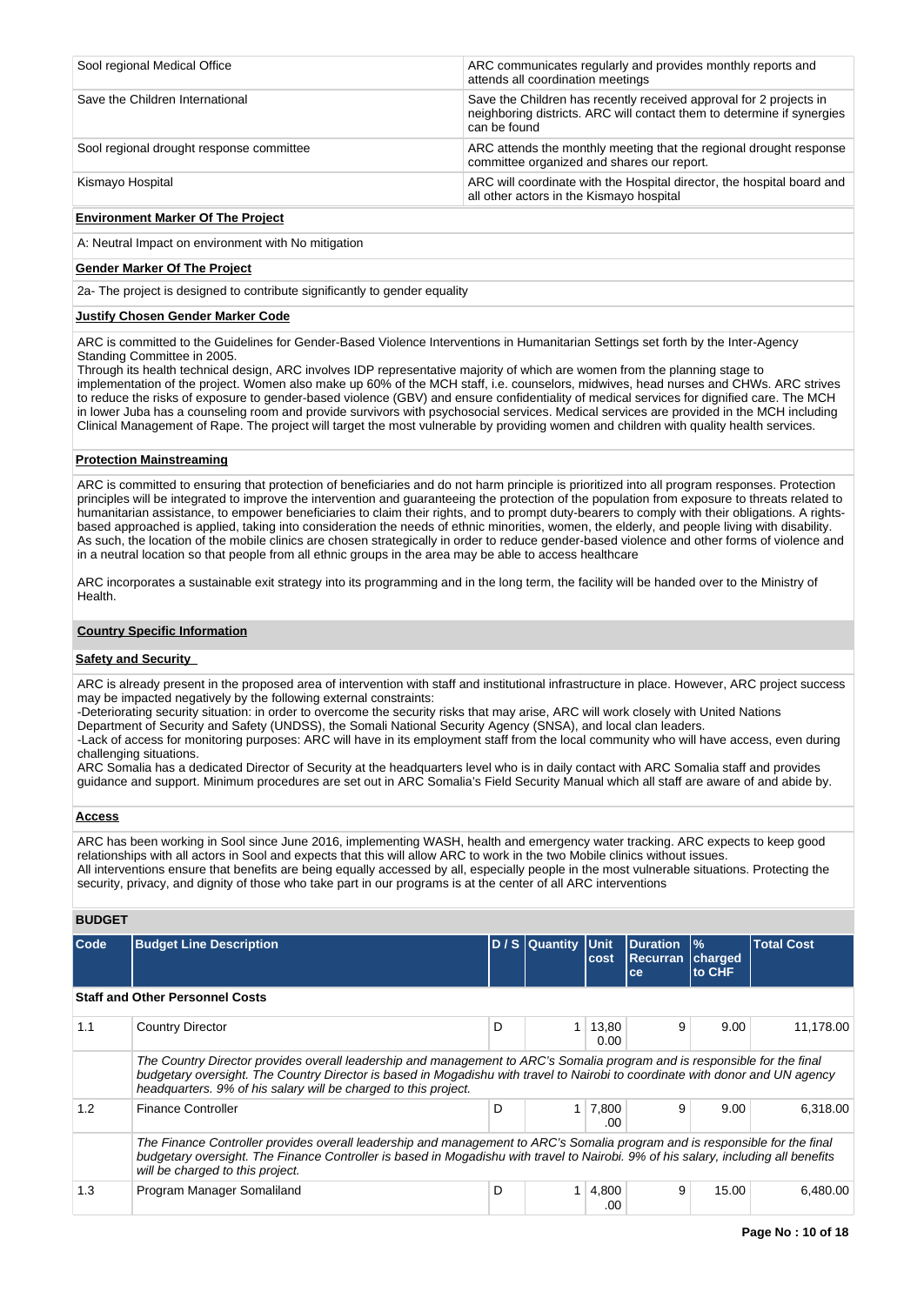|      | This position is a Medical Doctor that is supervising the Head Nurse and overseeing this project.Accordingly 15% of his real<br>salary - including all benefits - is charged to this project                                                                                                                                                                                                                      |   |                |                       |   |        |           |
|------|-------------------------------------------------------------------------------------------------------------------------------------------------------------------------------------------------------------------------------------------------------------------------------------------------------------------------------------------------------------------------------------------------------------------|---|----------------|-----------------------|---|--------|-----------|
| 1.4  | <b>Health Technical Coordinator</b>                                                                                                                                                                                                                                                                                                                                                                               | D |                | $1 \mid 4,000$<br>.00 | 9 | 10.00  | 3,600.00  |
|      | This position is a medical doctor that provides team management and oversight of all health programs including staff and<br>activities, and provides technical support for all health projects. This position is also responsible for activities that advise or seek<br>the support of the Directorate of Health and other stakeholders.                                                                          |   |                |                       |   |        |           |
| 1.5  | <b>Head Nurses Somaliland</b>                                                                                                                                                                                                                                                                                                                                                                                     | D | 4 <sup>1</sup> | 500.0<br>0            | 9 | 100.00 | 18,000.00 |
|      | four health nurse will oversee activities in the Mobile clinics. All are charged with 100% of their salary according to the ARC<br>salary scale. Accordingly 100% of their real salaries - including all benefits - is charged to this project                                                                                                                                                                    |   |                |                       |   |        |           |
| 1.6  | Qualified Nurse (8 Sool - 2 Kismayo)                                                                                                                                                                                                                                                                                                                                                                              | D |                | 10 400.0<br>0         | 9 | 100.00 | 36,000.00 |
|      | These positions serve as the primary contact for patients at ARC-supported health facilities and are responsible for assisting the<br>Head nurse in diagnosis and the provision of services. They are charged with 100% of their salary according to the ARC salary<br>scale. Accordingly 100% of their real salary - including all benefits - is charged to this project                                         |   |                |                       |   |        |           |
| 1.7  | Auxiliary Nurse (4 Sool- 2 Kismayo),                                                                                                                                                                                                                                                                                                                                                                              | D |                | 6 200.0<br>0          | 9 | 100.00 | 10,800.00 |
|      | These positions assist the medical staff in all aspects of duty, as well as serve as resources for beneficiaries through providing<br>information on referrals and available services. They are charged with 100% of their salary according to the ARC salary scale.<br>Accordingly 100% of his real salary - including all benefits - is charged to this project                                                 |   |                |                       |   |        |           |
| 1.8  | Midwives (4 Sool - 4 Kismayo)                                                                                                                                                                                                                                                                                                                                                                                     | D |                | 8 400.0               | 9 | 100.00 | 28.800.00 |
|      | This position provides advice, care and support for women, their partners and families before, during and after childbirth. They<br>help women make their own decisions about the care and services they access. They are charged with 100% of their salary<br>according to the ARC salary scale. Accordingly 100% of their real salary - including all benefits - is charged to this project                     |   |                |                       |   |        |           |
| 1.9  | Community Health Workers (Sool)                                                                                                                                                                                                                                                                                                                                                                                   | D |                | 4 200.0<br>0          | 9 | 100.00 | 7,200.00  |
|      | The primary responsibilities of this position include raising community awareness and available services, family planning<br>services, promotion of sanitation and hygiene, and maintaining records and providing health referrals. They are charged with<br>100% of their salary according to the ARC salary scale. Accordingly 100% of his real salary - including all benefits - is charged to<br>this project |   |                |                       |   |        |           |
| 1.10 | <b>Grant Management Support</b>                                                                                                                                                                                                                                                                                                                                                                                   | D | 1 <sup>1</sup> | 6,650<br>.00          | 9 | 3.00   | 1,795.50  |
|      | This position oversees /supports quality of implementation, providing management oversight to technical teams, finance and<br>monitoring and evaluation teams to ensure quality implementation and on-target spending. The Senior Grant Manager is also<br>responsible for external relations including donor liaison and reporting.                                                                              |   |                |                       |   |        |           |
| 1.11 | Finance Manager (Kismayo)                                                                                                                                                                                                                                                                                                                                                                                         | D | 1 <sup>1</sup> | 2,500<br>.00          | 9 | 10.00  | 2,250.00  |
|      | This position reports to the Finance Controller and oversees all budgetary processes, including reporting and close-out. The<br>position will be charged 10% to this grant                                                                                                                                                                                                                                        |   |                |                       |   |        |           |
| 1.12 | Admin/HR-Somalia                                                                                                                                                                                                                                                                                                                                                                                                  | D |                | $1 \mid 2,000$<br>.00 | 9 | 5.00   | 900.00    |
|      | This position is responsible for all staffing-related issues in Somalia and Kenya. He/she reports to the Country Director .This<br>position will be charged at 5% to this grant.                                                                                                                                                                                                                                  |   |                |                       |   |        |           |
| 1.13 | Lower Juba Program Manager                                                                                                                                                                                                                                                                                                                                                                                        | D | 1 <sup>1</sup> | 4,000<br>.00          | 9 | 10.00  | 3,600.00  |
|      | This position oversees quality of implementation, providing management oversight to technical teams, finance and monitoring<br>and evaluation teams to ensure quality implementation and on-target spending at the field level. This position will be charged at<br>10% to this grant.                                                                                                                            |   |                |                       |   |        |           |
| 1.14 | Reproductive Health health Officer                                                                                                                                                                                                                                                                                                                                                                                | D |                | $1 \mid 1,500$<br>.00 | 9 | 10.00  | 1,350.00  |
|      | This position supports the Health team. He/she ensures effective utilization of skills and medical knowledge particularly in the<br>area of Reproductive Health. He/she will also be involved in following up and overseeing sensitizing of communities on issues<br>regarding reproductive health. This position will be charged 10% to this grant                                                               |   |                |                       |   |        |           |
| 1.15 | Logistician                                                                                                                                                                                                                                                                                                                                                                                                       | D | 1 <sup>1</sup> | 1,300<br>.00          | 9 | 10.00  | 1,170.00  |
|      | This position provides support to the Logistics and Procurement Manager and assists in ensuring the appropriate storage of<br>materials destined for field programs and provides general administrative support. This position will be charged 10% to this line.                                                                                                                                                  |   |                |                       |   |        |           |
| 1.16 | <b>OB/GYN Speacialist Kismayo</b>                                                                                                                                                                                                                                                                                                                                                                                 | D | 1 <sup>1</sup> | 2,500<br>.00          | 9 | 100.00 | 22,500.00 |
|      | This position will be in Kismayo and will be involved with reproductive health issues of mothers and women of child bearing<br>age. This position is a 100% charged to this grant.                                                                                                                                                                                                                                |   |                |                       |   |        |           |
| 1.17 | Medical Doctor-General/anesthesist Kismayo                                                                                                                                                                                                                                                                                                                                                                        | D |                | $2 \mid 1,200$<br>.00 | 9 | 100.00 | 21,600.00 |
|      | The medical doctor will be based at the hospital and will oversee and assist in all issues related to maternity. the anesthethis will<br>work 100% in the maternity ward. This position is a 100% charged to this grant.                                                                                                                                                                                          |   |                |                       |   |        |           |
| 1.18 | O.T. Supervisor, midwive supervisor                                                                                                                                                                                                                                                                                                                                                                               | D |                | 2   800.0<br>0        | 9 | 100.00 | 14,400.00 |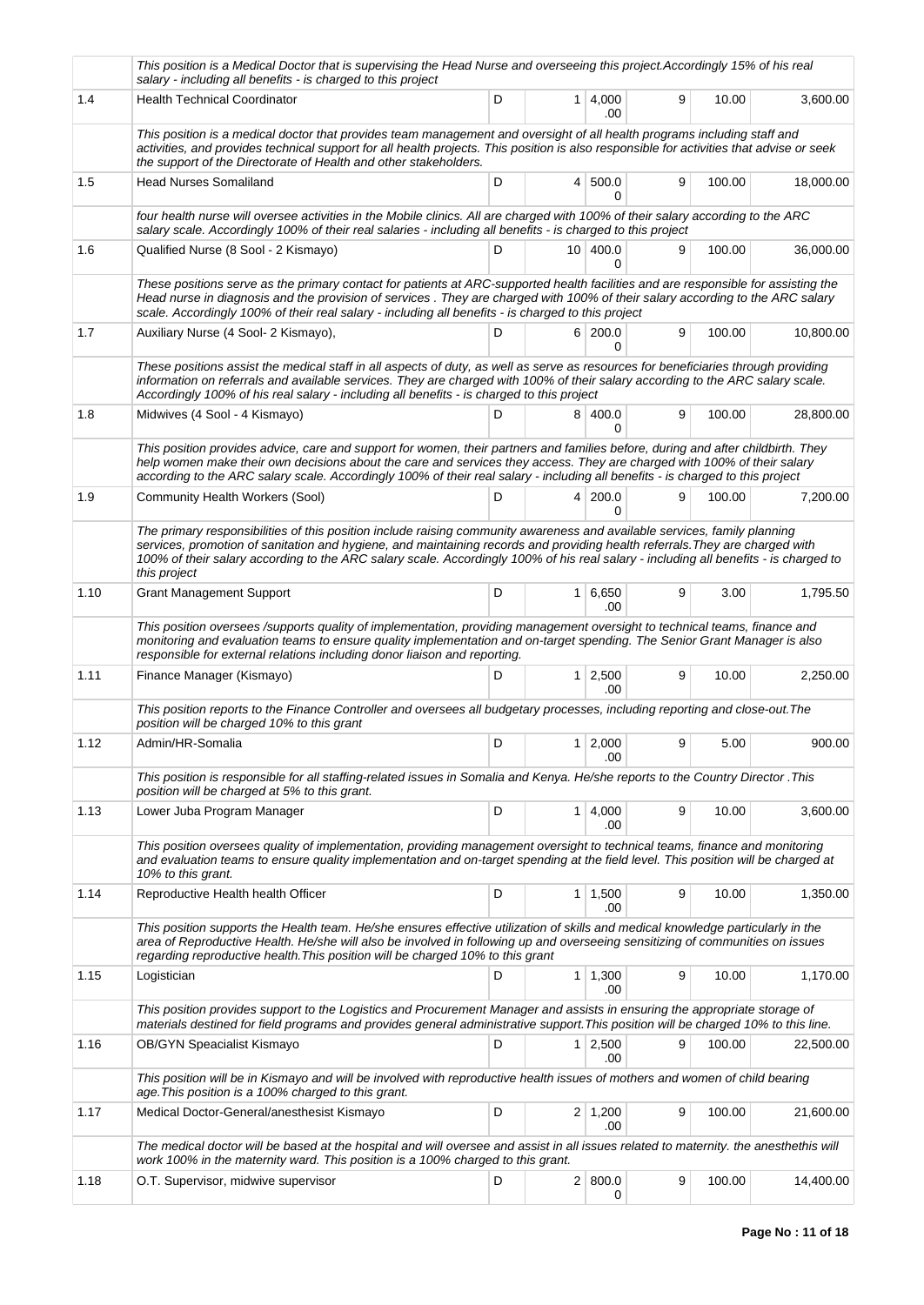|                  | The Theatre supervisor is in charge of the theatre in the Kismayo Hospital. This position is a 100% charged to this grant. The<br>midwife supervisor is in charge of all the midwives and the smooth operation of the Kismayo Hospital. 100% of this position will<br>be charged to this grant                                                                                                                                                                                                                                                                                                                                                                                                                                                                                                                                                                                                                                                                                      |   |                              |              |        |            |
|------------------|-------------------------------------------------------------------------------------------------------------------------------------------------------------------------------------------------------------------------------------------------------------------------------------------------------------------------------------------------------------------------------------------------------------------------------------------------------------------------------------------------------------------------------------------------------------------------------------------------------------------------------------------------------------------------------------------------------------------------------------------------------------------------------------------------------------------------------------------------------------------------------------------------------------------------------------------------------------------------------------|---|------------------------------|--------------|--------|------------|
| 1.19             | assistant Midwifes (Kismayo 2)                                                                                                                                                                                                                                                                                                                                                                                                                                                                                                                                                                                                                                                                                                                                                                                                                                                                                                                                                      | D | 2 250.0<br>0                 | 9            | 100.00 | 4,500.00   |
|                  | The Assistant Midwives are assisting the midwives in their daily work. Ths position is 100% charged to this grant                                                                                                                                                                                                                                                                                                                                                                                                                                                                                                                                                                                                                                                                                                                                                                                                                                                                   |   |                              |              |        |            |
| 1.20             | Other staff Kismayo Hospital                                                                                                                                                                                                                                                                                                                                                                                                                                                                                                                                                                                                                                                                                                                                                                                                                                                                                                                                                        | D | $1 \mid 41,40$<br>0.00       | 1            | 100.00 | 41,400.00  |
|                  | additional staffing for the Kismayo hospital as outlined will be charged 100% to this grant 'see staff job titles in attached BoQ'                                                                                                                                                                                                                                                                                                                                                                                                                                                                                                                                                                                                                                                                                                                                                                                                                                                  |   |                              |              |        |            |
|                  | <b>Section Total</b>                                                                                                                                                                                                                                                                                                                                                                                                                                                                                                                                                                                                                                                                                                                                                                                                                                                                                                                                                                |   |                              |              |        | 243,841.50 |
|                  | <b>Supplies, Commodities, Materials</b>                                                                                                                                                                                                                                                                                                                                                                                                                                                                                                                                                                                                                                                                                                                                                                                                                                                                                                                                             |   |                              |              |        |            |
| 2.1              | <b>Health Education session Somaliland</b>                                                                                                                                                                                                                                                                                                                                                                                                                                                                                                                                                                                                                                                                                                                                                                                                                                                                                                                                          | D | 6 300.0<br>0                 | 1            | 100.00 | 1,800.00   |
|                  | Community outreach sessions and health education sessions will promote key family practices such as appropriate care seeking,<br>prevention and home management of illnesses and exclusive breastfeeding. This cost includes the transportation of the health<br>workers to the communities, providing water to participants, and other community mobilization activities. Health education<br>sessions and outreach will adopt a variety of strategies to reach different audiences with unique patterns of behaviour and needs,<br>such as visitors to health facilities, children in schools, women headed households and working women through marketplace<br>visits, community visits and household visits for disabled or elderly persons facing mobility challenges. Campaigns will be<br>conducted in health facility catchment areas to provide clear links to accessible health services. Each session lasts one day and<br>targets at least 20 beneficiaries per session |   |                              |              |        |            |
| $2.2\phantom{0}$ | Furniture/supplies for 4 mobile clinics Somaliland and Kismayo<br>Hospital                                                                                                                                                                                                                                                                                                                                                                                                                                                                                                                                                                                                                                                                                                                                                                                                                                                                                                          | D | $1 \mid 1,287$<br>.00        | $\mathbf{1}$ | 100.00 | 1.287.00   |
|                  | ARC will purchase plastic tables and chairs and furniture needed for the mobile clinics. Please the detailed BOQ. The mobile<br>team sets up the plastic tables and chairs in each stop and uses them for consultations                                                                                                                                                                                                                                                                                                                                                                                                                                                                                                                                                                                                                                                                                                                                                             |   |                              |              |        |            |
| 2.3              | Medical and non medical supplies                                                                                                                                                                                                                                                                                                                                                                                                                                                                                                                                                                                                                                                                                                                                                                                                                                                                                                                                                    | D | 1 67,85<br>1.07              | $\mathbf{1}$ | 100.00 | 67,851.07  |
|                  | To ensure ongoing delivery of essential health services, ARC will provide health facilities with basic supplies, including uniforms,<br>gloves, stationary and administrative supplies. Please the detailed BOQ. All 65969 beneficiaries targeted in this proposal will<br>benefit from these supplies                                                                                                                                                                                                                                                                                                                                                                                                                                                                                                                                                                                                                                                                              |   |                              |              |        |            |
| 2.4              | Transportation of Medical/Non medical Supplies and<br>Pharmaceuticals                                                                                                                                                                                                                                                                                                                                                                                                                                                                                                                                                                                                                                                                                                                                                                                                                                                                                                               | D | 1 29,80<br>0.00              | $\mathbf{1}$ | 100.00 | 29,800.00  |
|                  | As detailed in the attached BOQ, ARC proposes to pay for transportation of medical/Non medical supplies and pharmaceuticals<br>from Nairobi to Las Canood. This involves plane and road transport. ARC estimated the price based on experience from previous<br>projects.                                                                                                                                                                                                                                                                                                                                                                                                                                                                                                                                                                                                                                                                                                           |   |                              |              |        |            |
| $2.5\,$          | Training of healthcare workers (IMCI) Somaliland                                                                                                                                                                                                                                                                                                                                                                                                                                                                                                                                                                                                                                                                                                                                                                                                                                                                                                                                    | D | 1 5,680<br>.00               | 1            | 100.00 | 5,680.00   |
|                  | 24 health workers will receive Integrated Community Case Management Training, which is a WHO recommended module for<br>Community Health workers (CHW's)which complements Integrated Management of Childhood Illnesses (IMCI) required by<br>national protocol for qualified health workers. ICCM training includes modules of Measurement of Upper Arm Circumference<br>(MUAC) and Management of Acute Malnutrition (MAM). Techniques on provision of community health education topics for<br>behaviour change will also be included.<br>Please refer to the training tab in the budget for details regarding this training.                                                                                                                                                                                                                                                                                                                                                       |   |                              |              |        |            |
| 2.6              | Small repair of Ward- Kismayo                                                                                                                                                                                                                                                                                                                                                                                                                                                                                                                                                                                                                                                                                                                                                                                                                                                                                                                                                       | D | $1 \mid 4,507$<br>.80        | 1            | 100.00 | 4,507.80   |
|                  | ARC will utilize some funds to conduct small repair and maintenance of the maternity wards. No partner has for a while not been<br>supporting the ward thus some repairs are deemed necessary.                                                                                                                                                                                                                                                                                                                                                                                                                                                                                                                                                                                                                                                                                                                                                                                      |   |                              |              |        |            |
| 2.7              | Laundry Services Kismayo                                                                                                                                                                                                                                                                                                                                                                                                                                                                                                                                                                                                                                                                                                                                                                                                                                                                                                                                                            | D | $1 \mid 2,276$<br>.00        | 1            | 100.00 | 2,276.00   |
|                  | ARC will procure laundry services that include soaps, basins, dryer sacks for cleaning purposes to ensure hygiene in handling<br>space and surroundings                                                                                                                                                                                                                                                                                                                                                                                                                                                                                                                                                                                                                                                                                                                                                                                                                             |   |                              |              |        |            |
| 2.8              | Laboratory Supplies                                                                                                                                                                                                                                                                                                                                                                                                                                                                                                                                                                                                                                                                                                                                                                                                                                                                                                                                                                 | D | $1 \mid 4,805$<br>.00        | 1            | 100.00 | 4,805.00   |
|                  | This line item includes supplies such as as re-agents, and gloves Please refer to the Lab BoQ tab in the budget for specific<br>details regarding these supplies.                                                                                                                                                                                                                                                                                                                                                                                                                                                                                                                                                                                                                                                                                                                                                                                                                   |   |                              |              |        |            |
| 2.9              | Food for patients                                                                                                                                                                                                                                                                                                                                                                                                                                                                                                                                                                                                                                                                                                                                                                                                                                                                                                                                                                   | D | $1 \mid 1,800$<br>.00        | 9            | 100.00 | 16,200.00  |
|                  | ARC plans to provide hot meals for patients that are admitted at the maternity ward.100% has been charged to this grant to fully<br>support patients.                                                                                                                                                                                                                                                                                                                                                                                                                                                                                                                                                                                                                                                                                                                                                                                                                               |   |                              |              |        |            |
| 2.10             | Storage of Medical supplies                                                                                                                                                                                                                                                                                                                                                                                                                                                                                                                                                                                                                                                                                                                                                                                                                                                                                                                                                         | D | $1 \overline{)2,800}$<br>.00 | 1            | 100.00 | 2,800.00   |
|                  | ARC proposes to store medical supplies in Buhoodle, Sool and Kismayo. Pls refer to the detailed BOQ.                                                                                                                                                                                                                                                                                                                                                                                                                                                                                                                                                                                                                                                                                                                                                                                                                                                                                |   |                              |              |        |            |
| 2.11             | Training of healthcare workers (Bemoc) Somaliland                                                                                                                                                                                                                                                                                                                                                                                                                                                                                                                                                                                                                                                                                                                                                                                                                                                                                                                                   | D | 1 6,399<br>.00               | 1            | 100.00 | 6,399.00   |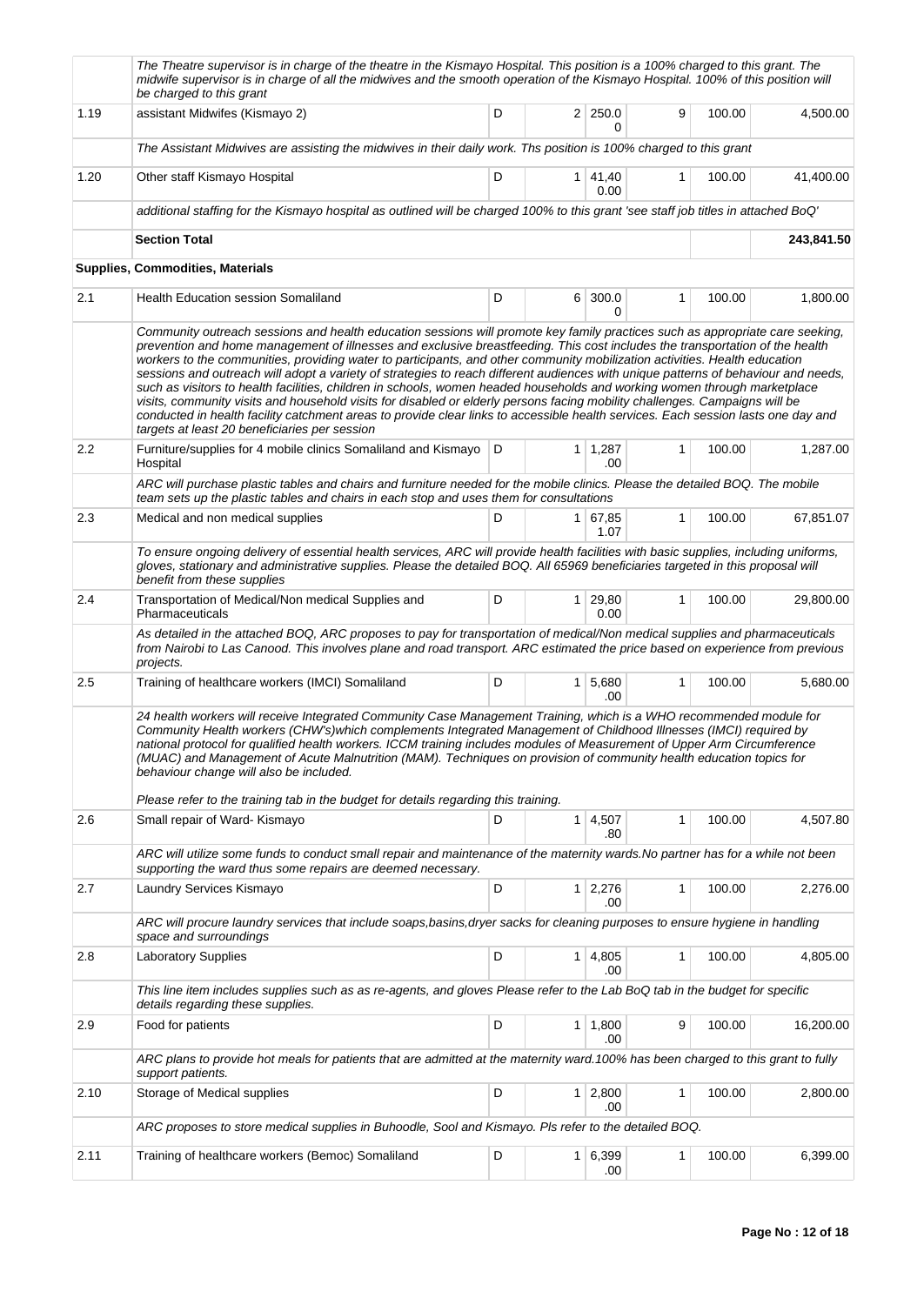|                  | ARC proposes comprehensive on the job Basic Emergency Obstetric Care (BEmOC) training to ensure delivery of MISP. The<br>training is recommended by UNICEF to be provided as one session. 21 people will be trained. Please refer to the training tab in<br>the budget for details regarding this training.   |   |                |                              |   |        |            |
|------------------|---------------------------------------------------------------------------------------------------------------------------------------------------------------------------------------------------------------------------------------------------------------------------------------------------------------|---|----------------|------------------------------|---|--------|------------|
| 2.12             | Beddings for the hospital                                                                                                                                                                                                                                                                                     | D |                | $1 \mid 1,165$<br>.00        | 1 | 100.00 | 1,165.00   |
|                  | ARC proposes to purchase beddings for the hospital. Pls refer to detailed BOQ.                                                                                                                                                                                                                                |   |                |                              |   |        |            |
|                  | <b>Section Total</b>                                                                                                                                                                                                                                                                                          |   |                |                              |   |        | 144,570.87 |
| <b>Equipment</b> |                                                                                                                                                                                                                                                                                                               |   |                |                              |   |        |            |
| 3.1              | Medical equipment                                                                                                                                                                                                                                                                                             | D |                | $1 \mid 16,04$<br>2.00       | 1 | 100.00 | 16,042.00  |
|                  | ARC will purchase the medical equipment necessary to run the 5 facilities. for a detailed breakdown per facility pls refer to the<br>BOQ                                                                                                                                                                      |   |                |                              |   |        |            |
| 3.2              | Hospital equipments (beds)                                                                                                                                                                                                                                                                                    | D |                | $1 \mid 3,150$<br>.00        | 1 | 100.00 | 3,150.00   |
|                  | ARC proposes to purchase metallic beds for patients in the maternity ward. Kindly see BOQ for details                                                                                                                                                                                                         |   |                |                              |   |        |            |
|                  | <b>Section Total</b>                                                                                                                                                                                                                                                                                          |   |                |                              |   |        | 19,192.00  |
| <b>Travel</b>    |                                                                                                                                                                                                                                                                                                               |   |                |                              |   |        |            |
| 5.1              | Travel and Per diem for Monitoring Somaliland and Kismayo                                                                                                                                                                                                                                                     | D |                | $1 \overline{5,382}$<br>.00  | 1 | 100.00 | 5,382.00   |
|                  | Trips of air travel costs are requested to help ensure project oversight by finance controller to ensure compliance through travel<br>associated with auditing. Additionally, the health technical cordintaor wil travel to offer techincal support oversight. Please see<br>travel BoQ in attached documents |   |                |                              |   |        |            |
| 5.2              | Rent of 4 Vehicle for 4 mobile clinic (Sool/Buhoodle)                                                                                                                                                                                                                                                         | D |                | $4 \mid 1,700$<br>.00        | 9 | 100.00 | 61,200.00  |
|                  | Support is requested to cover the cost of vehicle rental for road travel to project sites necessary for the technical staff travel per<br>mobile clinic inclusive of the head nurse who is the senior most staff in the clinic. This is needed for the delivery of services.                                  |   |                |                              |   |        |            |
| 5.3              | Rent of Vehicle (Kismayo)                                                                                                                                                                                                                                                                                     | D |                | 1   1,700<br>.00             | 9 | 50.00  | 7,650.00   |
|                  | ARC will hire one vehicle in Kismayo to transport staff to and from the hospital to ensure strong oversight and monitoring of<br>activities in the hospital as well as close cooperation with the hospital management.                                                                                        |   |                |                              |   |        |            |
|                  | <b>Section Total</b>                                                                                                                                                                                                                                                                                          |   |                |                              |   |        | 74,232.00  |
|                  | <b>General Operating and Other Direct Costs</b>                                                                                                                                                                                                                                                               |   |                |                              |   |        |            |
| 7.1              | Rent for Office in Las canood                                                                                                                                                                                                                                                                                 | D |                | $1 \mid 1,500$<br>.00        | 9 | 60.00  | 8,100.00   |
|                  | ARC is proposing to pay a percentage of rent paid for the ARC offices where staff that is directly working under this grant is<br>located<br>Thus ARC seeks rent for las canood office. ARC staff needs a place to work. See BoQ for complete breakdown                                                       |   |                |                              |   |        |            |
| 7.2              | Communication(Airtime,Internet)-Sool                                                                                                                                                                                                                                                                          | D | 1              | 1,800<br>.00                 | 9 | 8.33   | 1,349.46   |
|                  | ARC is budgeting for communication. This includes air time for staff and a percentage of the internet costs as well as the Satelite<br>phone costs in sool office. See BoQ for complete breakdown.                                                                                                            |   |                |                              |   |        |            |
| 7.3              | Stationary for ARC offices in Somaliland and Kismayo                                                                                                                                                                                                                                                          | D |                | $1 \overline{)3,600}$<br>.00 | 1 | 100.00 | 3,600.00   |
|                  | ARC is proposing to purchase paper, note books, and writing/printing materials for Las Canood and KIsmayo offices - as outlined<br>in the detailed BoQ.                                                                                                                                                       |   |                |                              |   |        |            |
| 7.4              | Bank Charges (1.63% transfer rate-Sool & Kismayo)                                                                                                                                                                                                                                                             | D |                | 1   8,500<br>.00             | 1 | 100.00 | 8,500.00   |
|                  | ARCs bank charges 1.63% for each transfer that goes to Somalia.                                                                                                                                                                                                                                               |   |                |                              |   |        |            |
| 7.5              | Utilities for hospital (Water, electricity, Generator)                                                                                                                                                                                                                                                        | D | 1              | 3,800<br>.00                 | 9 | 20.00  | 6,840.00   |
|                  | As detailed in the BOQ, ARC is budgeting for water, electricity and generator costs in the hospital.See BoQ for Complete<br>breakdown                                                                                                                                                                         |   |                |                              |   |        |            |
| 7.6              | Rent for Kismayo                                                                                                                                                                                                                                                                                              | D | 1 <sup>1</sup> | 5,000<br>.00                 | 9 | 5.00   | 2,250.00   |
|                  | ARC is proposing to pay a percentage of rent paid for the ARC offices where staff that is directly working under this grant is<br>located                                                                                                                                                                     |   |                |                              |   |        |            |
| 7.7              | Thus ARC seeks rent for Kismayo office. ARC staff needs a place to work. See BoQ for complete breakdown<br>Communication(Airtime,Internet)-Kismayo                                                                                                                                                            | D |                | $1 \mid 1,800$               | 9 | 8.33   | 1,349.46   |
|                  |                                                                                                                                                                                                                                                                                                               |   |                | .00                          |   |        |            |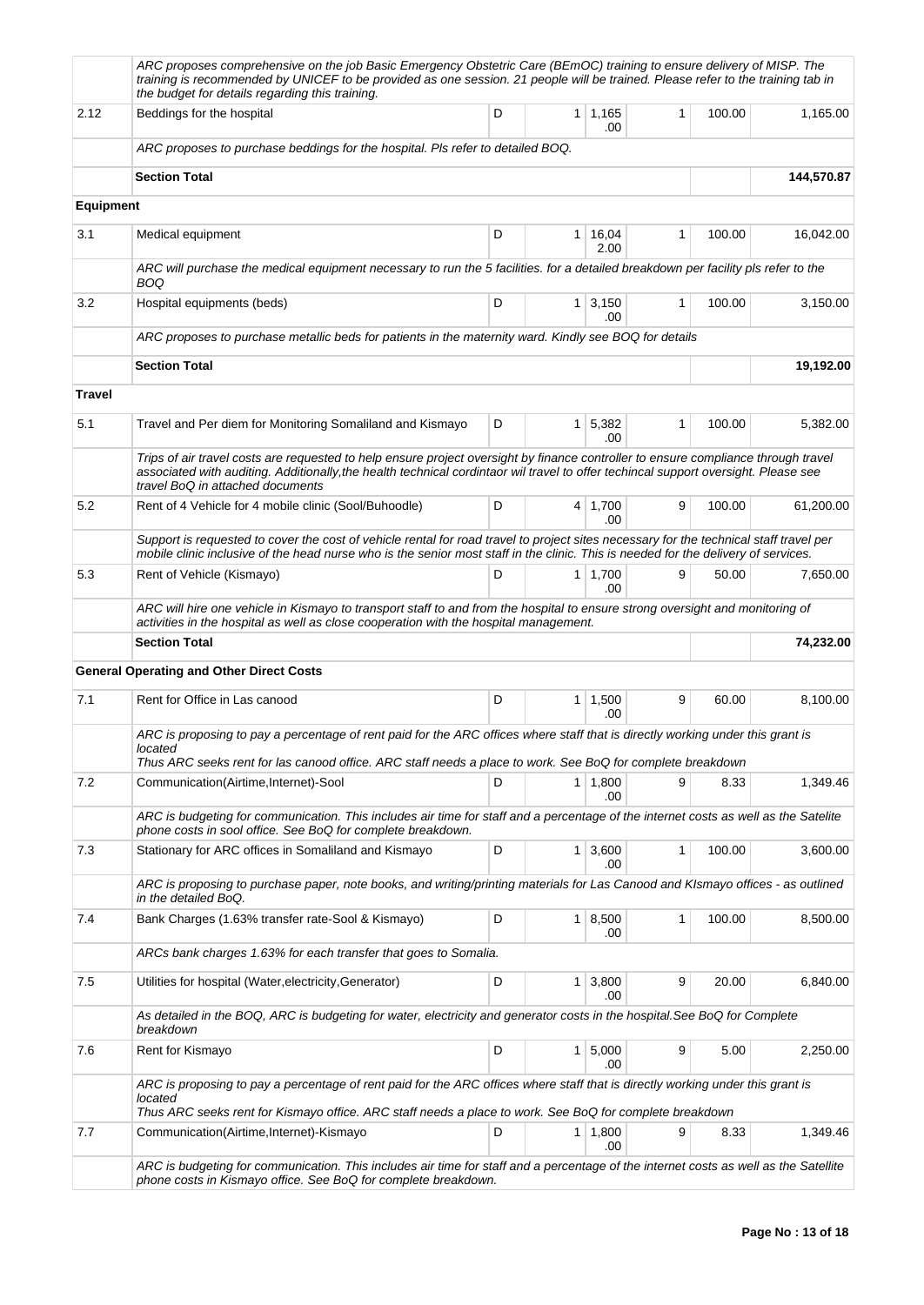| 7.8                     | Utilities for offices (Water, electricity, Generator)-las canood and D<br>kismayo                                                                                                                        |   |           | $2 \mid 3,800$<br>.00 | 9 | 20.00 | 13,680.00  |
|-------------------------|----------------------------------------------------------------------------------------------------------------------------------------------------------------------------------------------------------|---|-----------|-----------------------|---|-------|------------|
|                         | As detailed in the BOQ, ARC is budgeting for water, electricity and generator costs in Kismayo and Las Canood offices. See BoQ<br>for Complete breakdown                                                 |   |           |                       |   |       |            |
| 7.9                     | Communication(Airtime,Internet)-Buhoodhle                                                                                                                                                                | D | 1         | 1,800<br>.00          | 9 | 8.33  | 1,349.46   |
|                         | ARC is budgeting for communication. This includes air time for staff and a percentage of the internet costs as well as the Satellite<br>phone costs in Buhoodhle office. See BoQ for complete breakdown. |   |           |                       |   |       |            |
|                         | <b>Section Total</b>                                                                                                                                                                                     |   | 47,018.38 |                       |   |       |            |
| <b>SubTotal</b>         |                                                                                                                                                                                                          |   |           | 528,854.75            |   |       |            |
| Direct                  |                                                                                                                                                                                                          |   |           |                       |   |       | 528,854.75 |
| Support                 |                                                                                                                                                                                                          |   |           |                       |   |       |            |
| <b>PSC Cost</b>         |                                                                                                                                                                                                          |   |           |                       |   |       |            |
| <b>PSC Cost Percent</b> |                                                                                                                                                                                                          |   |           |                       |   |       | 7.00       |
| <b>PSC Amount</b>       |                                                                                                                                                                                                          |   |           | 37,019.83             |   |       |            |
| <b>Total Cost</b>       |                                                                                                                                                                                                          |   |           | 565,874.58            |   |       |            |

# **Project Locations**

| <b>Location</b>                  | <b>Estimated</b><br>percentage<br>of budget<br>for each<br><b>location</b> | <b>Estimated number of beneficiaries</b><br>for each location |                      |  |  |              | <b>Activity Name</b>                                                                                                                                                                                                                                                                                                                                                                                                                                                                                                                                                                                                                                                                                                                                                                                                                                                                                                                                   |
|----------------------------------|----------------------------------------------------------------------------|---------------------------------------------------------------|----------------------|--|--|--------------|--------------------------------------------------------------------------------------------------------------------------------------------------------------------------------------------------------------------------------------------------------------------------------------------------------------------------------------------------------------------------------------------------------------------------------------------------------------------------------------------------------------------------------------------------------------------------------------------------------------------------------------------------------------------------------------------------------------------------------------------------------------------------------------------------------------------------------------------------------------------------------------------------------------------------------------------------------|
|                                  |                                                                            | Men $ $                                                       | Women   Boys   Girls |  |  | <b>Total</b> |                                                                                                                                                                                                                                                                                                                                                                                                                                                                                                                                                                                                                                                                                                                                                                                                                                                                                                                                                        |
| Lower Juba -> Kismayo -> Kismayo | 20                                                                         |                                                               | 3,600                |  |  | 3,600        | Activity 2.1.1: 1. Provision of Comprehensive<br>Emergency Obstetric Care Services to the<br>pregnant women at Kismayo Hospital including<br>Parenteral administration of antibiotics,<br>Treatments for eclampsia (provision of<br>anticonvulsants), Parenteral administration of<br>Oxytocic, assisted Vaginal delivery (vacuum<br>extraction), Manual removal of Placenta and<br>removal of retained products of conception<br>(MVA), availability of blood and blood transfusion<br>facility, and provision of caesarean section for<br>delivery of foetus in emergency cases.<br>Activity 2.1.2 : 2. Provision of child health<br>including neonatal care and BCG immunization<br>to the new born<br>Activity 2.1.3: 3. Provision of ANC and PNC<br>services to the pregnant and lactating mothers<br>Activity 2.1.4 : Maternity Ward is fully equipped<br>with supplies and staff available to provide<br>maternal services to mother and child. |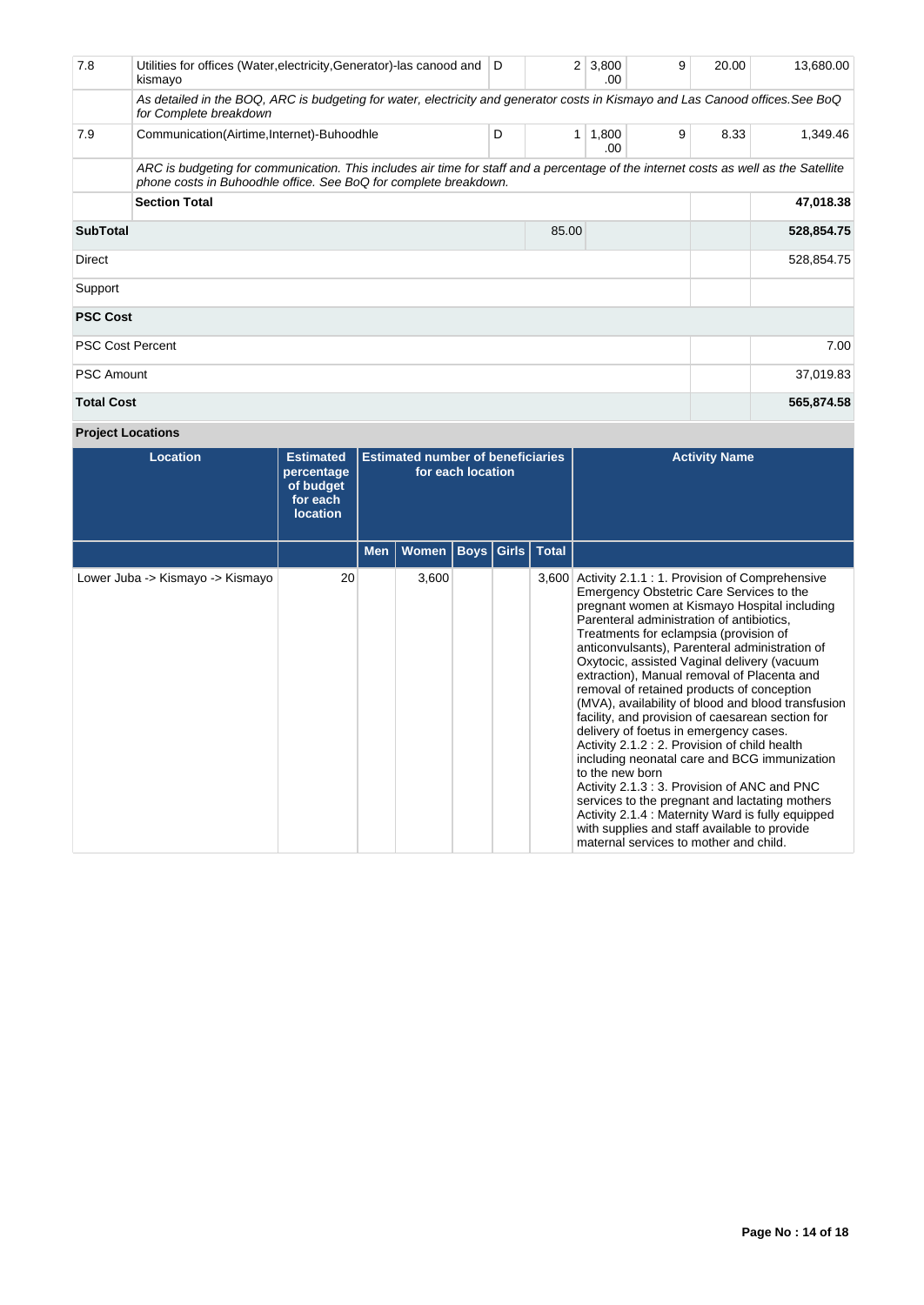|  |  | Sool -> Laas Caanood |  |
|--|--|----------------------|--|
|--|--|----------------------|--|

Sool -> Laas Caanood 40 2,250 5,035 5,160 7,255 19,70 Activity 1.1.1 : Treat illnesses by providing basic

0 health care, including management of:AWD, ARI, malaria, intestinal parasites, anemia, ear infection, skin infection, UTI, febrile illnesses, rheumatoid arthritis/severe joint pain, hemorrhoids, sexually transmitted infections, and other diseases that contribute to pediatric and adult mortality and morbidity. Provide diagnosis, early detection and early referral for severely ill patients

Activity 1.1.2 : Monitor growth and measure nutritional status of every child from the ages of 6 -59 months attending the Mobile clinics and refer those who are moderately or severely malnourished to the nearest nutrition site. Activity 1.1.3 : Provide routine immunization to all children accessing the health facility by ensuring availability of; BCG, OPV, IPV, Measles, and Pentavalent to protect against Vaccine Preventable Diseases (VPD) and other related communicable diseases

Activity 1.1.4 : Provide Antenatal Care (ANC) to all pregnant women who attend the Mobile clinic including: 1. History taking, 2. General physical examination, 3. Palpate mother to monitor gestational age, 4. Check urine for protein to detect eclampsia, 5. Check blood for Hb to detect anemia, 6. Provide micronutrient and iron folate to prevent anemia, 7. Provide TT vaccine to prevent neonatal tetanus, 8. Provide IPT and ITN to prevent malaria in pregnancy, 9. Screening and treatment of STIs, 10. Treat, screen and diagnosis of STIs and other communicable diseases. 11. Provide health education.ANC services shall be provided through the midwives located at each mobile clinic.This position will provide advice, care and support for women, their partners and families before, during and after childbirth. They will help the women make their own decisions about the care and services they access. Each village will be reached once a week ,giving pregnant women a chance to recieve ANC services at a regular level. Activity 1.1.5 : Provide PNC services to women and newborns within three days after delivery Activity 1.1.6 : Equip mobile clinics with supplies, equipment, and basic consultation furniture and qualified staffing for its operation. Activity 1.1.7 : Strengthen referral services and refer patients to the health centers and hospitals within Sool for specialized and secondary care Activity 1.2.1 : Conduct health care workers' training on common illnesses and/or integrated

management of childhood illnesses (ICCM) for 24 people Activity 1.2.2 : Conduct RH education and promotion outreach sessions on reproductive health topics for women affected drought in Sool region (Talex and lascanod).This sessions will

have 20 participants per session and will be conducted six times Activity 1.2.3 : Conduct health education on communicable disease prevention and hygiene, nutrition, GBV related practices and health seeking behavior for mothers and their children under 5 at community level and from the Mobile

clinics. 20people are expected to attend each of the 6 sessions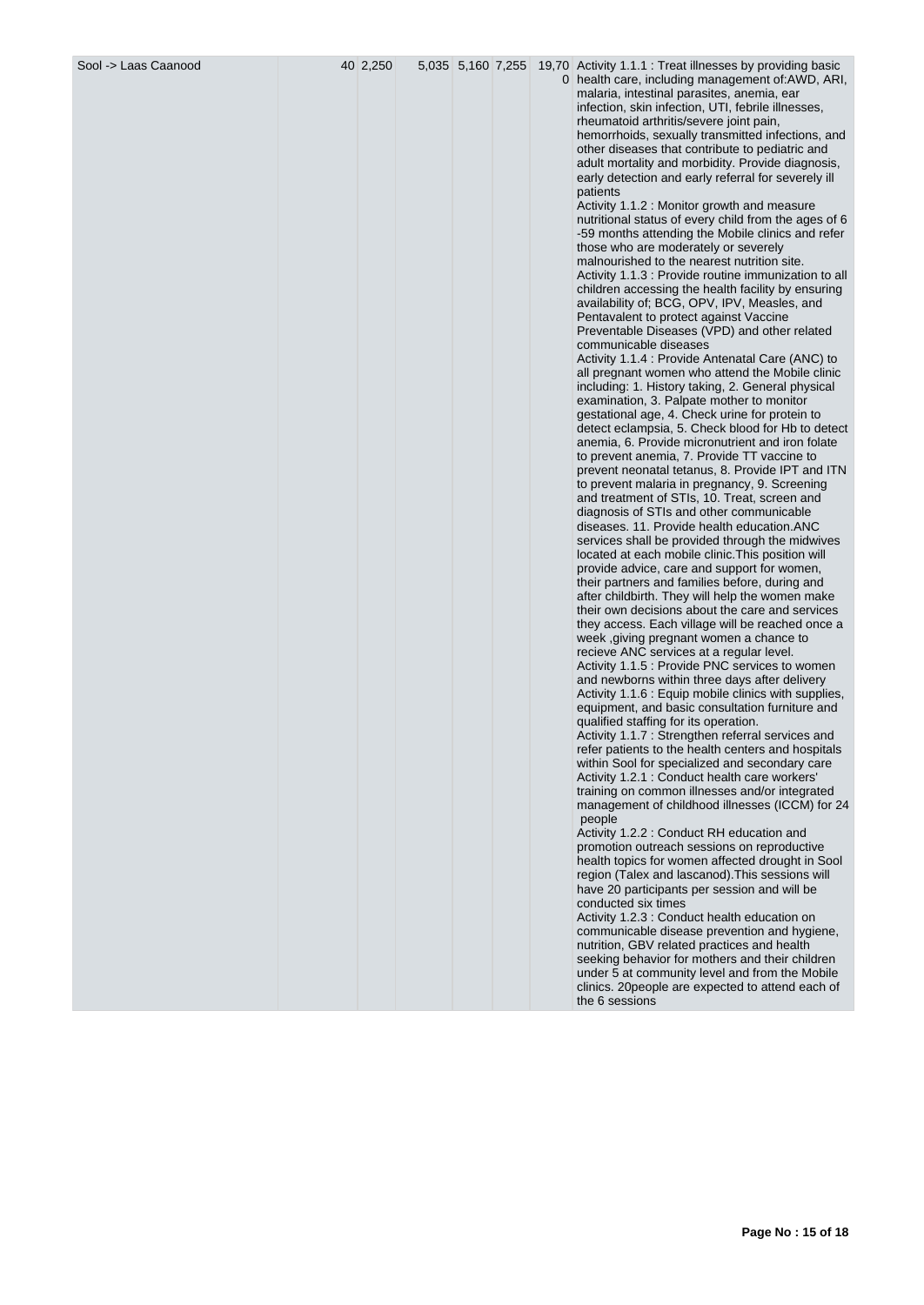| Sool -> Xudun | 30 1,796 | 2,427 2,777 3,000 |  | 10,00 Activity 1.1.1 : Treat illnesses by providing basic<br>0 health care, including management of: AWD, ARI,<br>malaria, intestinal parasites, anemia, ear<br>infection, skin infection, UTI, febrile illnesses,<br>rheumatoid arthritis/severe joint pain,<br>hemorrhoids, sexually transmitted infections, and<br>other diseases that contribute to pediatric and<br>adult mortality and morbidity. Provide diagnosis,<br>early detection and early referral for severely ill<br>patients<br>Activity 1.1.2 : Monitor growth and measure<br>nutritional status of every child from the ages of 6<br>-59 months attending the Mobile clinics and refer<br>those who are moderately or severely<br>malnourished to the nearest nutrition site.<br>Activity 1.1.3 : Provide routine immunization to all<br>children accessing the health facility by ensuring<br>availability of; BCG, OPV, IPV, Measles, and<br>Pentavalent to protect against Vaccine<br>Preventable Diseases (VPD) and other related<br>communicable diseases<br>Activity 1.1.4 : Provide Antenatal Care (ANC) to<br>all pregnant women who attend the Mobile clinic<br>including: 1. History taking, 2. General physical<br>examination, 3. Palpate mother to monitor<br>gestational age, 4. Check urine for protein to                                                                                                                                                                                                                                                   |
|---------------|----------|-------------------|--|------------------------------------------------------------------------------------------------------------------------------------------------------------------------------------------------------------------------------------------------------------------------------------------------------------------------------------------------------------------------------------------------------------------------------------------------------------------------------------------------------------------------------------------------------------------------------------------------------------------------------------------------------------------------------------------------------------------------------------------------------------------------------------------------------------------------------------------------------------------------------------------------------------------------------------------------------------------------------------------------------------------------------------------------------------------------------------------------------------------------------------------------------------------------------------------------------------------------------------------------------------------------------------------------------------------------------------------------------------------------------------------------------------------------------------------------------------------------------------------------------------------------------------------------|
|               |          |                   |  | detect eclampsia, 5. Check blood for Hb to detect<br>anemia, 6. Provide micronutrient and iron folate<br>to prevent anemia, 7. Provide TT vaccine to<br>prevent neonatal tetanus, 8. Provide IPT and ITN<br>to prevent malaria in pregnancy, 9. Screening<br>and treatment of STIs, 10. Treat, screen and<br>diagnosis of STIs and other communicable<br>diseases. 11. Provide health education. ANC<br>services shall be provided through the midwives<br>located at each mobile clinic. This position will<br>provide advice, care and support for women,<br>their partners and families before, during and<br>after childbirth. They will help the women make<br>their own decisions about the care and services<br>they access. Each village will be reached once a<br>week, giving pregnant women a chance to<br>recieve ANC services at a regular level.<br>Activity 1.1.5 : Provide PNC services to women<br>and newborns within three days after delivery<br>Activity 1.1.6 : Equip mobile clinics with supplies,<br>equipment, and basic consultation furniture and<br>qualified staffing for its operation.<br>Activity 1.1.7 : Strengthen referral services and<br>refer patients to the health centers and hospitals<br>within Sool for specialized and secondary care<br>Activity 1.2.1 : Conduct health care workers'<br>training on common illnesses and/or integrated<br>management of childhood illnesses (ICCM) for 24<br>people<br>Activity 1.2.2 : Conduct RH education and<br>promotion outreach sessions on reproductive |
|               |          |                   |  | health topics for women affected drought in Sool<br>region (Talex and lascanod). This sessions will<br>have 20 participants per session and will be<br>conducted six times<br>Activity 1.2.3 : Conduct health education on<br>communicable disease prevention and hygiene,<br>nutrition, GBV related practices and health<br>seeking behavior for mothers and their children<br>under 5 at community level and from the Mobile<br>clinics. 20 people are expected to attend each of<br>the 6 sessions                                                                                                                                                                                                                                                                                                                                                                                                                                                                                                                                                                                                                                                                                                                                                                                                                                                                                                                                                                                                                                          |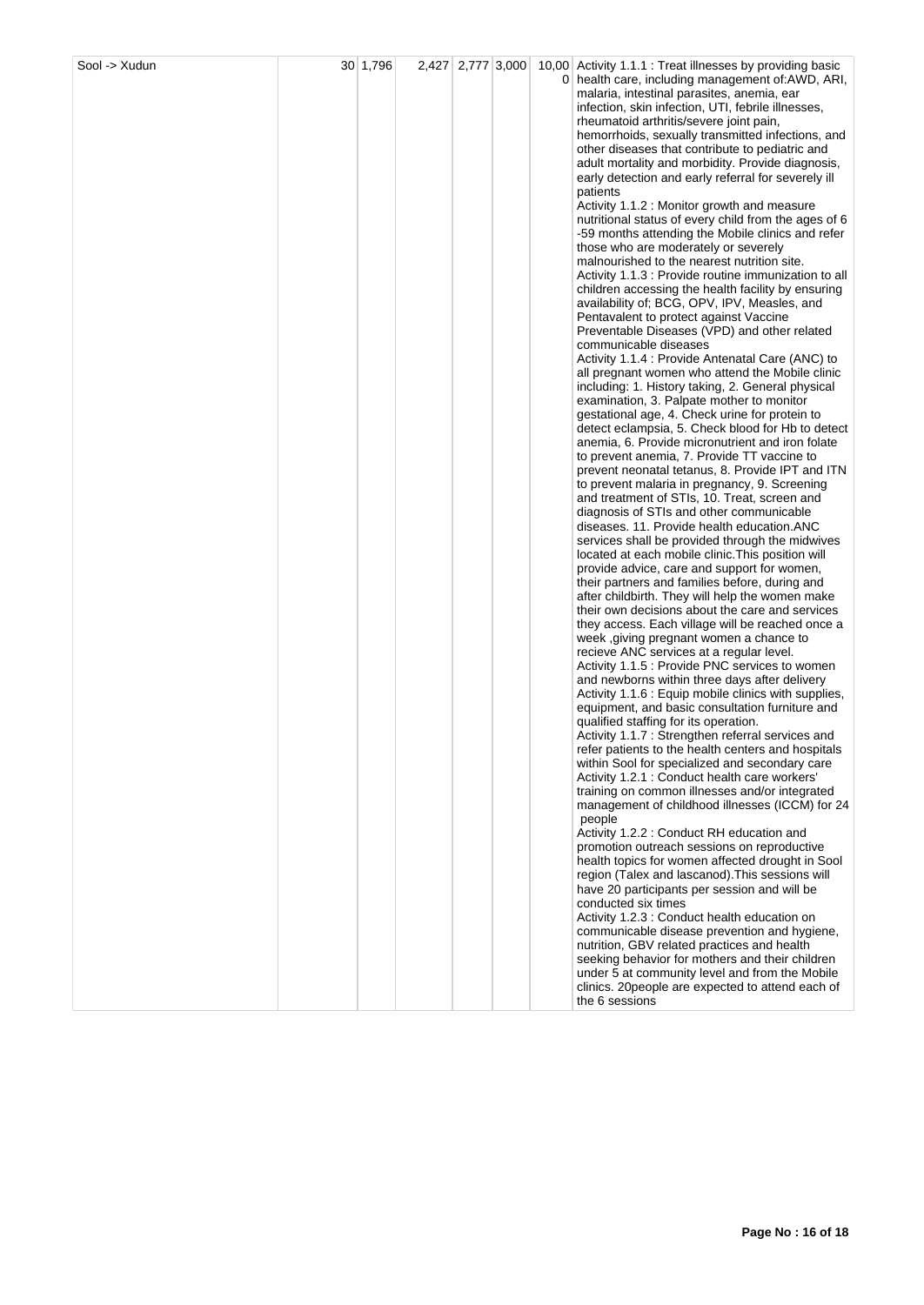| Togdheer -> Buuhoodle -><br><b>Buuhoodle</b> | 10 5,725 |  | 0 | 7,738 8,976 10,23 32,66 Activity 1.1.1 : Treat illnesses by providing basic<br>9 health care, including management of: AWD, ARI,<br>malaria, intestinal parasites, anemia, ear<br>infection, skin infection, UTI, febrile illnesses,<br>rheumatoid arthritis/severe joint pain,<br>hemorrhoids, sexually transmitted infections, and<br>other diseases that contribute to pediatric and<br>adult mortality and morbidity. Provide diagnosis,<br>early detection and early referral for severely ill<br>patients<br>Activity 1.1.2 : Monitor growth and measure<br>nutritional status of every child from the ages of 6<br>-59 months attending the Mobile clinics and refer<br>those who are moderately or severely<br>malnourished to the nearest nutrition site.<br>Activity 1.1.3 : Provide routine immunization to all<br>children accessing the health facility by ensuring<br>availability of; BCG, OPV, IPV, Measles, and<br>Pentavalent to protect against Vaccine<br>Preventable Diseases (VPD) and other related<br>communicable diseases<br>Activity 1.1.4 : Provide Antenatal Care (ANC) to<br>all pregnant women who attend the Mobile clinic<br>including: 1. History taking, 2. General physical<br>examination, 3. Palpate mother to monitor<br>gestational age, 4. Check urine for protein to<br>detect eclampsia, 5. Check blood for Hb to detect<br>anemia, 6. Provide micronutrient and iron folate<br>to prevent anemia, 7. Provide TT vaccine to<br>prevent neonatal tetanus, 8. Provide IPT and ITN<br>to prevent malaria in pregnancy, 9. Screening<br>and treatment of STIs, 10. Treat, screen and<br>diagnosis of STIs and other communicable<br>diseases. 11. Provide health education.ANC<br>services shall be provided through the midwives<br>located at each mobile clinic. This position will<br>provide advice, care and support for women,<br>their partners and families before, during and<br>after childbirth. They will help the women make<br>their own decisions about the care and services<br>they access. Each village will be reached once a<br>week, giving pregnant women a chance to<br>recieve ANC services at a regular level.<br>Activity 1.1.5 : Provide PNC services to women<br>and newborns within three days after delivery<br>Activity 1.1.6 : Equip mobile clinics with supplies,<br>equipment, and basic consultation furniture and<br>qualified staffing for its operation.<br>Activity 1.1.7 : Strengthen referral services and<br>refer patients to the health centers and hospitals<br>within Sool for specialized and secondary care<br>Activity 1.2.1 : Conduct health care workers'<br>training on common illnesses and/or integrated<br>management of childhood illnesses (ICCM) for 24<br>people<br>Activity 1.2.2 : Conduct RH education and<br>promotion outreach sessions on reproductive<br>health topics for women affected drought in Sool<br>region (Talex and lascanod). This sessions will<br>have 20 participants per session and will be<br>conducted six times<br>Activity 1.2.3 : Conduct health education on<br>communicable disease prevention and hygiene,<br>nutrition, GBV related practices and health |
|----------------------------------------------|----------|--|---|----------------------------------------------------------------------------------------------------------------------------------------------------------------------------------------------------------------------------------------------------------------------------------------------------------------------------------------------------------------------------------------------------------------------------------------------------------------------------------------------------------------------------------------------------------------------------------------------------------------------------------------------------------------------------------------------------------------------------------------------------------------------------------------------------------------------------------------------------------------------------------------------------------------------------------------------------------------------------------------------------------------------------------------------------------------------------------------------------------------------------------------------------------------------------------------------------------------------------------------------------------------------------------------------------------------------------------------------------------------------------------------------------------------------------------------------------------------------------------------------------------------------------------------------------------------------------------------------------------------------------------------------------------------------------------------------------------------------------------------------------------------------------------------------------------------------------------------------------------------------------------------------------------------------------------------------------------------------------------------------------------------------------------------------------------------------------------------------------------------------------------------------------------------------------------------------------------------------------------------------------------------------------------------------------------------------------------------------------------------------------------------------------------------------------------------------------------------------------------------------------------------------------------------------------------------------------------------------------------------------------------------------------------------------------------------------------------------------------------------------------------------------------------------------------------------------------------------------------------------------------------------------------------------------------------------------------------------------------------------------------------------------------------------------------------------------------------------------------------------------------------------------------------------------------------------------|
|                                              |          |  |   | seeking behavior for mothers and their children<br>under 5 at community level and from the Mobile<br>clinics. 20 people are expected to attend each of<br>the 6 sessions                                                                                                                                                                                                                                                                                                                                                                                                                                                                                                                                                                                                                                                                                                                                                                                                                                                                                                                                                                                                                                                                                                                                                                                                                                                                                                                                                                                                                                                                                                                                                                                                                                                                                                                                                                                                                                                                                                                                                                                                                                                                                                                                                                                                                                                                                                                                                                                                                                                                                                                                                                                                                                                                                                                                                                                                                                                                                                                                                                                                                     |

# **Documents**

| <b>Category Name</b>                | <b>Document Description</b>                                            |
|-------------------------------------|------------------------------------------------------------------------|
| <b>Project Supporting Documents</b> | consequences_of_drought_1.pdf                                          |
| <b>Project Supporting Documents</b> | FSNAU-FEWSNET-Technical-Release-February-2017.pdf                      |
| <b>Project Supporting Documents</b> | MINUTES OF THE MEETING ON DROUGHT MITIGATION HELD AT<br>THE GOVERN.pdf |
| <b>Project Supporting Documents</b> | somalia_humanitarian_bulletin_january_2017.pdf                         |